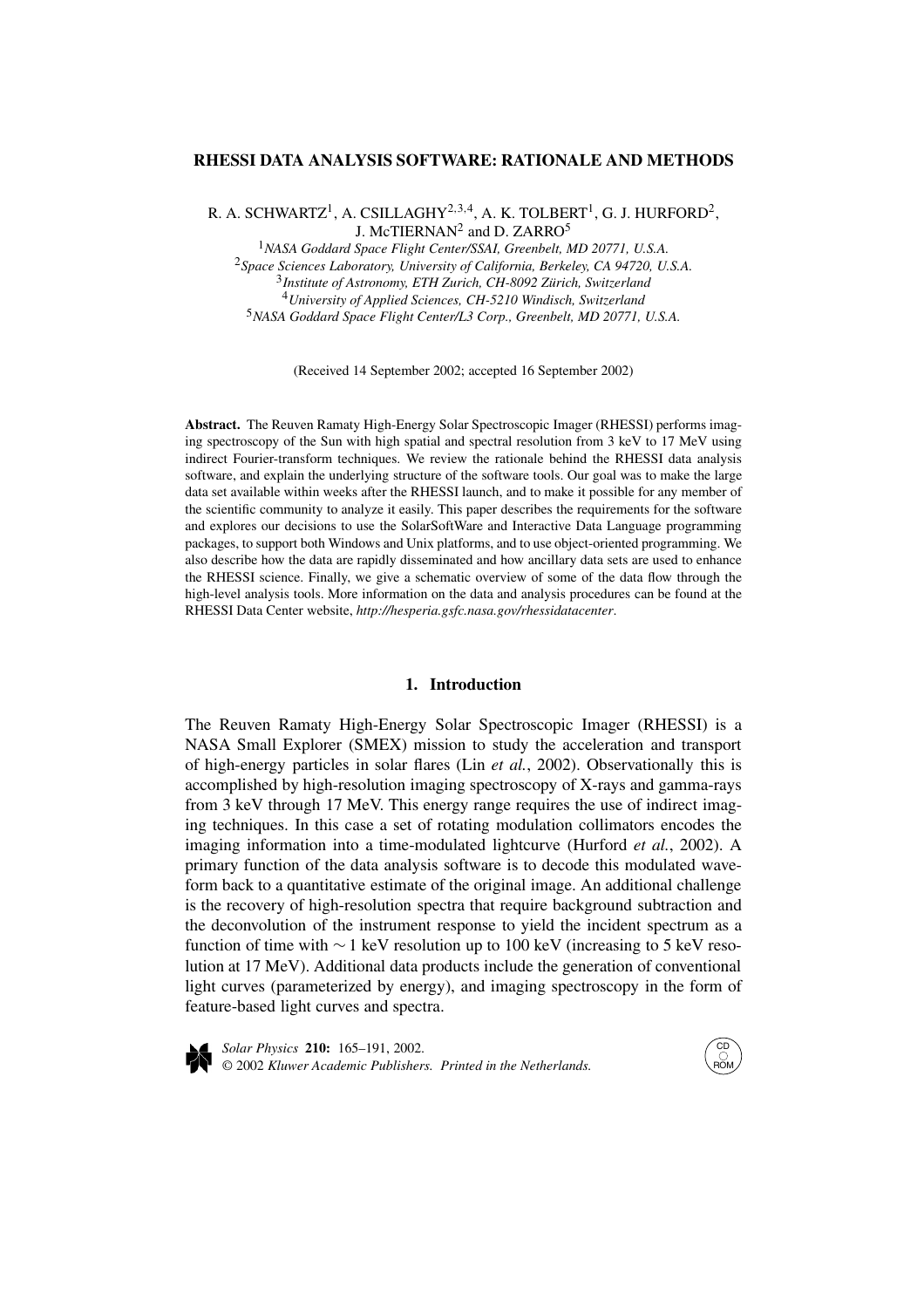### 166 R. A. SCHWARTZ ET AL.

This type of imaging spectrometer poses several distinct challenges and opportunities in the design of a data analysis system. The first challenge arises from the large volume of information that must be processed to make either the basic images or spectra. The imaging and spectroscopy both start from a Level-0 database of 4 byte 'photon-tagged events' that encode the detector ID, arrival time, and energy for each detector count, as well as some live-time information (Curtis *et al.*, 2002). (We refer to these events as photon events in this paper, although they include particle events as well.) The data set for some flares consists of hundreds of millions of these photon-tagged events, with rates up to a half million per second. Once calibrated using the aspect solution, the modulated count rates contain information that is equivalent to a set of Fourier components of the source distribution. From that stage, the image reconstruction task is comparable to that in radio interferometry. One helpful factor is that (unlike the case of radio interferometry) the RHESSI instrument response does not vary significantly with time. However, imaging spectroscopy, achieved by the interpretation of data cubes resolved into spatial, energy, and temporal coordinates, does place stringent requirements on the photometric accuracy of the resulting images.

A second challenge is posed by supporting the fraction of the RHESSI user community not familiar with either indirect imaging techniques or with many of the instrumental issues associated with X-ray or gamma-ray spectroscopy. This is particularly important since the RHESSI data are made freely available online within a few days of observation and it is imperative that interested users be able to analyze the data without waiting for secondary databases to be generated. At a minimum, they should be able to obtain lightcurves and to reconstruct images and photon spectra with minimum knowledge about the inner workings of the software. Therefore, it is essential that the user interface provide the option of performing the image reconstruction or spectral acquisition in a manner that does not burden such users with the details of those processes.

A third challenge is that the RHESSI mission relies on data obtained in other wavelength regimes by other instruments to provide the context information on which much of the RHESSI science is dependent. Therefore, special emphasis is placed on enabling convenient comparisons with external data sets. This latter task is eased somewhat by the intrinsic absolute accuracy and stability of RHESSI image locations to  $\sim$  1 arc sec and times to one millisecond.

A unique opportunity is also afforded by the photon-tagged nature of the RHESSI data set. In most imaging-spectroscopy instruments, difficult tradeoffs must be made during the instrument design phase or during operations to optimize the allocation of finite telemetry resources in order to meet the conflicting requirements of imaging field-of-view and resolution, energy range and resolution, temporal coverage and cadence, etc. Since the RHESSI telemetry includes the arrival time, detector, and energy for each detected photon, all of these spectrometer choices can be made during the data analysis phase. Therefore, such decisions can be made iteratively and on a case-by-case basis in response to the unique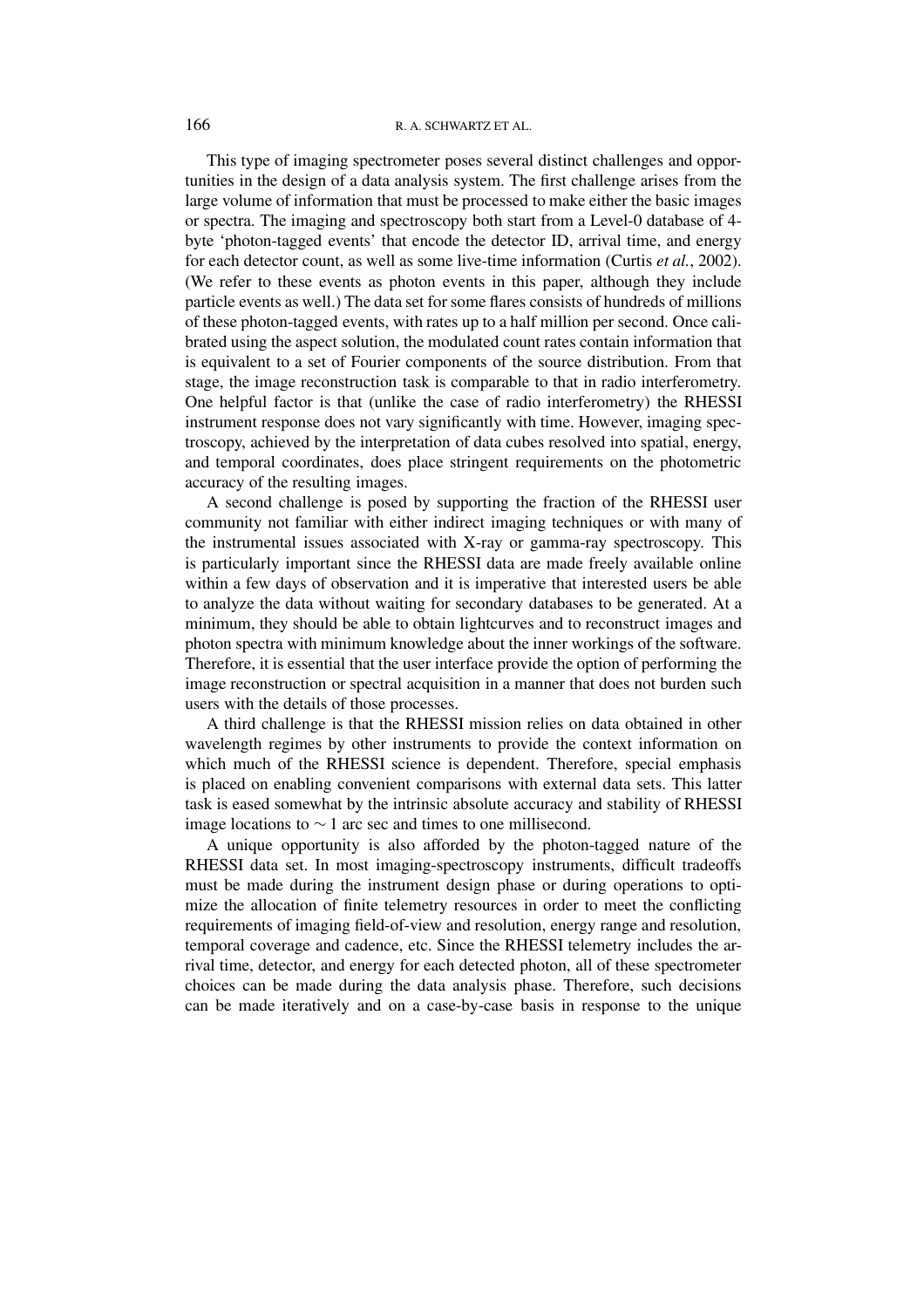characteristics of the solar event under study and in response to the user's particular scientific objectives. This unique capability greatly enhances the scientific return from the observations. *Therefore, a key driver of our data analysis approach is the preservation of this flexibility for use by the data analyst*.

A further opportunity arises because the RHESSI imaging data are self-calibrating to a significant extent. Because of this and the expectation that the calibrations and imaging algorithms will become more refined over time, we anticipate significant improvements to the RHESSI image reconstruction during the course of the mission. The photon-tagged nature of the data set then permits these improvements to be applied retroactively to the entire mission data set.

To maintain the flexibility to choose time, energy, and imaging parameters and to conveniently exploit the anticipated improvements in calibration and algorithms, the generation of extensive secondary databases is minimized. Instead, most scientific analysis begins with the primary database with the most current calibration information. The software applies such calibration data to yield images and spectra with the most appropriate time, spatial, and spectral resolution and spectral range.

Other factors that define the data analysis approach are that the user interface and analysis kernel should support both interactive analysis and multi-event batch processing. It was also deemed a requirement to support both Unix and Windows platforms. Finally, event-driven science, such as flare observations, places an additional premium on the rapid dissemination of both data and software.

#### **2. Meeting the Science Requirements**

## 2.1. DATABASE PREPARATION

Before we discuss the top-level and underlying structure of the RHESSI software, we briefly describe the data products that we archive online to facilitate scientific study. These data products provide the entry point to any scientific study, and help guide the more detailed analyses required by most users. Another category of data products is created dynamically according to the needs of the analyst and we will describe them together with the software architecture in the sections that follow.

The first component of the archived data products is a database of observations and calibrations that can be used to meet the scientific objectives. The primary database includes the following principal elements: packed photon-tagged event lists; Solar Aspect System (SAS) and Roll Aspect System (RAS) data; Monitor Rates; Fast Rate Counter output (when appropriate); and housekeeping data. The Monitor Rates consist of one-second readouts of various detector events that give the operators a picture of the detector status and environment. The Fast Rate Counters contain broad energy-band event rates suitable for imaging during the largest solar flares that might paralyze the normal detector electronics. The SAS and RAS packets contain the aspect sensor data that allow us to know the modulation response at any location on the Sun as a function of time (Zehnder *et al.*,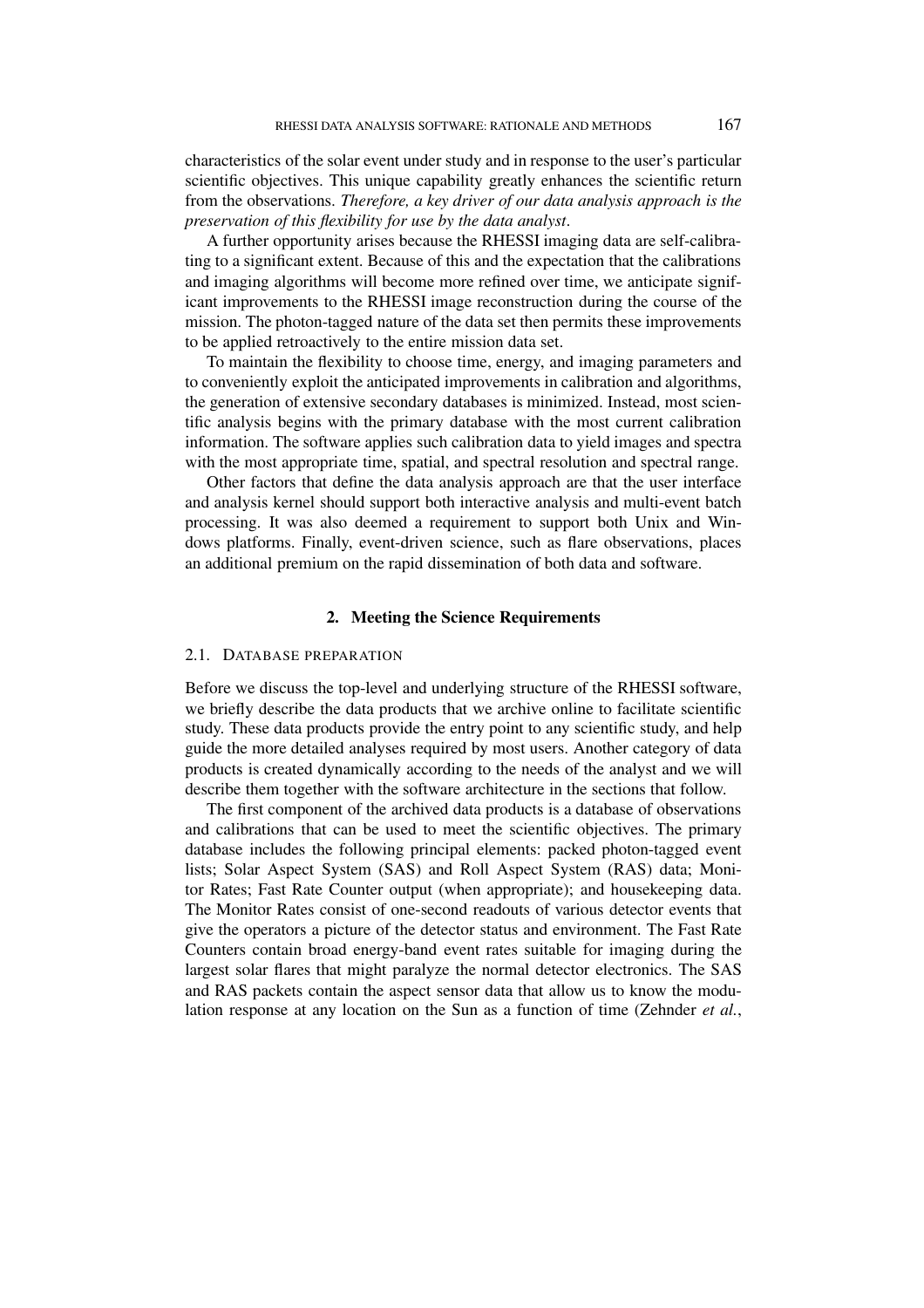2002). All of these data are included within our Level-0 data files. Except for some header information to make the primary database appear as a sequence of time-ordered, non-duplicated, and quality-flagged data, the primary database has no 'value-added' content over the raw telemetered data. To ensure prompt preparation, the primary database is generated without routine operator intervention in the Mission Operations Center and Science Operations Center (MOC/SOC). The Level-0 packets are organized into FITS files up to ∼ 110 Mbytes in length covering no more than a single orbit between local midnights. During flares, with their higher data rate, there are often multiple files per orbit. The FITS format, for which there is a large and well-tested library of low- and high-level routines, is used to facilitate the documentation and the addition of useful tables within FITS extensions and completely preserves the telemetry packets. The first extension is a table of the packet headers, containing the packet number, packet type, and time range included. As each FITS file is completed by the MOC/SOC, the file is copied to the archive centers at Goddard Space Flight Center and the Swiss Federal Institute of Technology in Zürich, Switzerland (ETHZ) over the Internet and made available there for anyone to download.

Another archival component is the 'quicklook products' (QLP). These allow a quick survey via low-resolution lightcurves, spectra, and images. These are the Level-1 data products created by the MOC/SOC autonomously using the same software used for higher-level analyses. These are also referred to as catalog or summary data. Summary quantities describing the instrument status and spacecraft position, flare positions, flare meta-data, and data quality are included, too. All QLPs are created both as FITS files (or extensions) and browser-viewable image formats such as GIF, PNG, and text files. The SOC posts the most recent QLPs on the RHESSI web pages as they are created. On the web page, any user can easily access the entire QLP archive for either the graphic format or FITS format files. Additionally, a simple summary event catalog will be available for browsing and for searching via a web page. The browser-viewable products are well suited to public access, since no special analysis skills or RHESSI-specific software are required. We have also developed a software interface to the QLPs for use during analysis sessions. (As of August 2002, the QLPs are included with the Level-0 data, but in the near future, the QLPs will only be written to separate files and not to the Level-0 files. This difference should be transparent to anyone using the summary data on the Web or through the analysis software.)

### 2.2. SOFTWARE TO MEET THE SCIENCE REQUIREMENTS

Conceptually the solar X-ray and gamma-ray input to RHESSI is in the form of a data cube dimensioned along four axes: two spatial, one for energy, and the other for time. The action of the instrument transforms this incident data cube of real photons into a time-ordered list of photon-tagged events. In this list, the spatial (more accurately angular) dimensions have been convolved into a temporal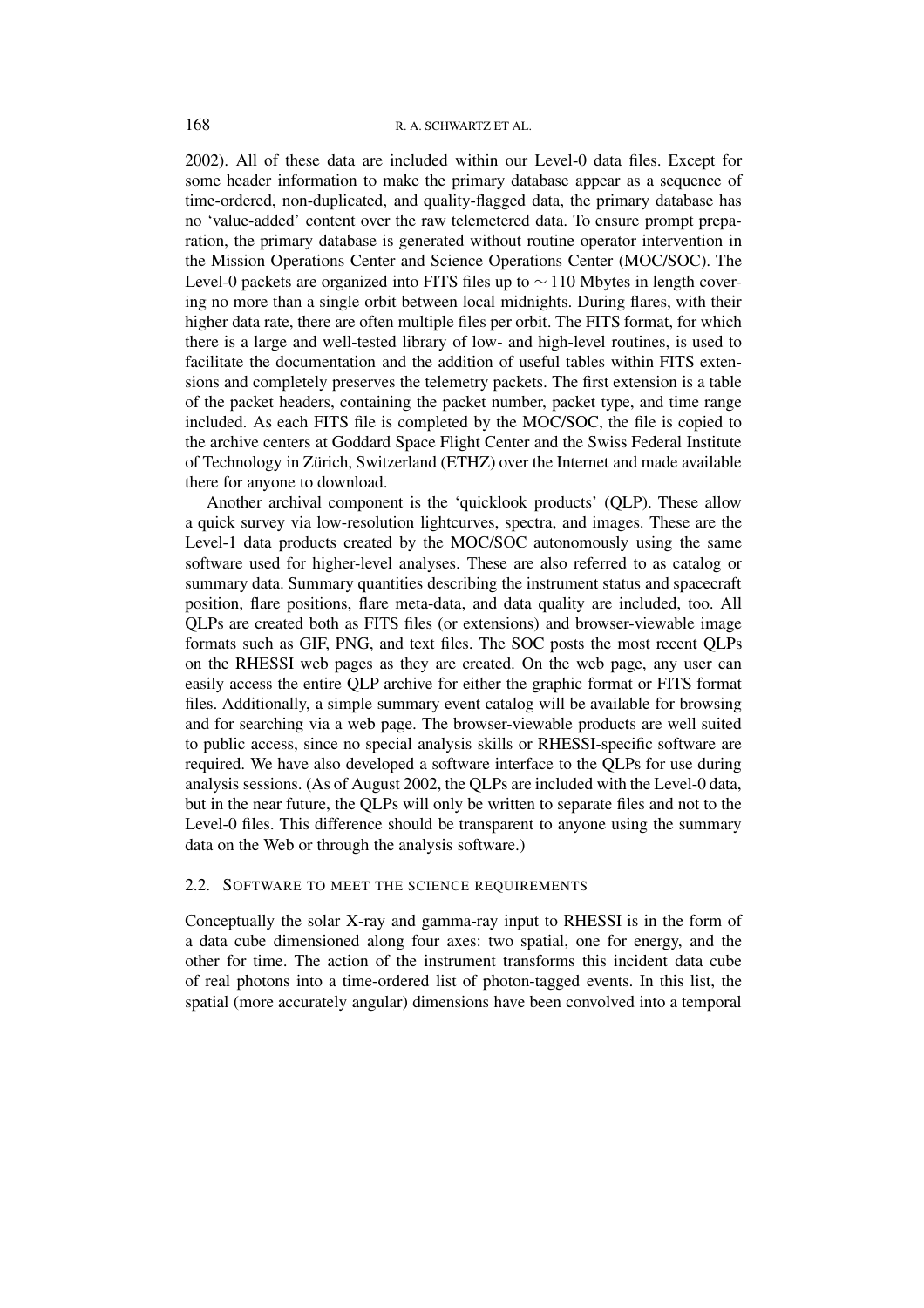modulation, and the true photon energy distribution has been convolved with the detector response. Although some of the spatial structure of the true data cube can be inferred from the temporal modulation, without the use of high-level software it basically appears only as a temporal modulation. In contrast to this, much of the spectral information can readily be seen in the photon-event lists binned in time and energy. This contrast suggests that the requirement for complete flexibility in the energy dimension for building images makes the data management task even more difficult for imaging. Thus, it is the full imaging spectroscopy task that has driven much of the structure of the data analysis software in order to meet our goal of a robust system capable of producing results for the general scientific user.

One of the first decisions the software team made was to build our system around SolarSoftWare (SSW) (Freeland and Handy, 1998) and the Interactive Data Language (IDL). Both SSW and IDL have a long heritage for solar data analysis, both are used extensively throughout *Solar Maximum Mission* (SMM), *Yohkoh*, and *Solar Heliospheric Observatory* (SOHO). SSW is a package of IDL programming utilities and libraries to facilitate the data input/output, manipulations, and comparisons needed for a data set obtained with a solar instrument. Moreover, most of the scientific software team for RHESSI had extensive experience with both the IDL language and the programming environment created using standard SSW setup procedures. SSW includes installation and update procedures to ensure that users will have the correct and current software environment for RHESSI analysis. Also, because of the wide usage of IDL for other missions, we believe that the commercial license required for IDL imposes a mild constraint on the community compared with the effort that would be required by the team and the scientific community to use any alternative. IDL provides tools to build Graphical User Interfaces (GUIs) which we believe are critical to creating a wide community of users. These are simpler to operate and do not have the burden of syntactic structures. From the beginning, we decided to fully support two of the operating systems supported by IDL, Unix/Linux and Windows, for several reasons. There has been and continues to be a large installed base of Unix servers, there is an increasing number of institutions deploying personal computers using Linux, and there is a large and growing base of users analyzing data on personal computers, in particular laptops, using all variants of Windows since Windows 95. At the time we started, there was minimal support for Windows within SSW. The RHESSI team has been a dominant contributor in making the joint utilization of SSW, IDL, and Windows routine seamless since then. We have found that personal computers running either Windows or Linux make the most cost-effective platform for RHESSI analysis. At present, we do not provide explicit support for the Macintosh operating system because it lacks the environment variables relied on by SSW. We expect that RHESSI software will work on the newest Macintosh operating systems (very Unix-like) supported by IDL version 5.6 and beyond.

The approach of the RHESSI data analysis scheme is to create a robust system that allows the routine production of Level-2 photon-calibrated images and spectra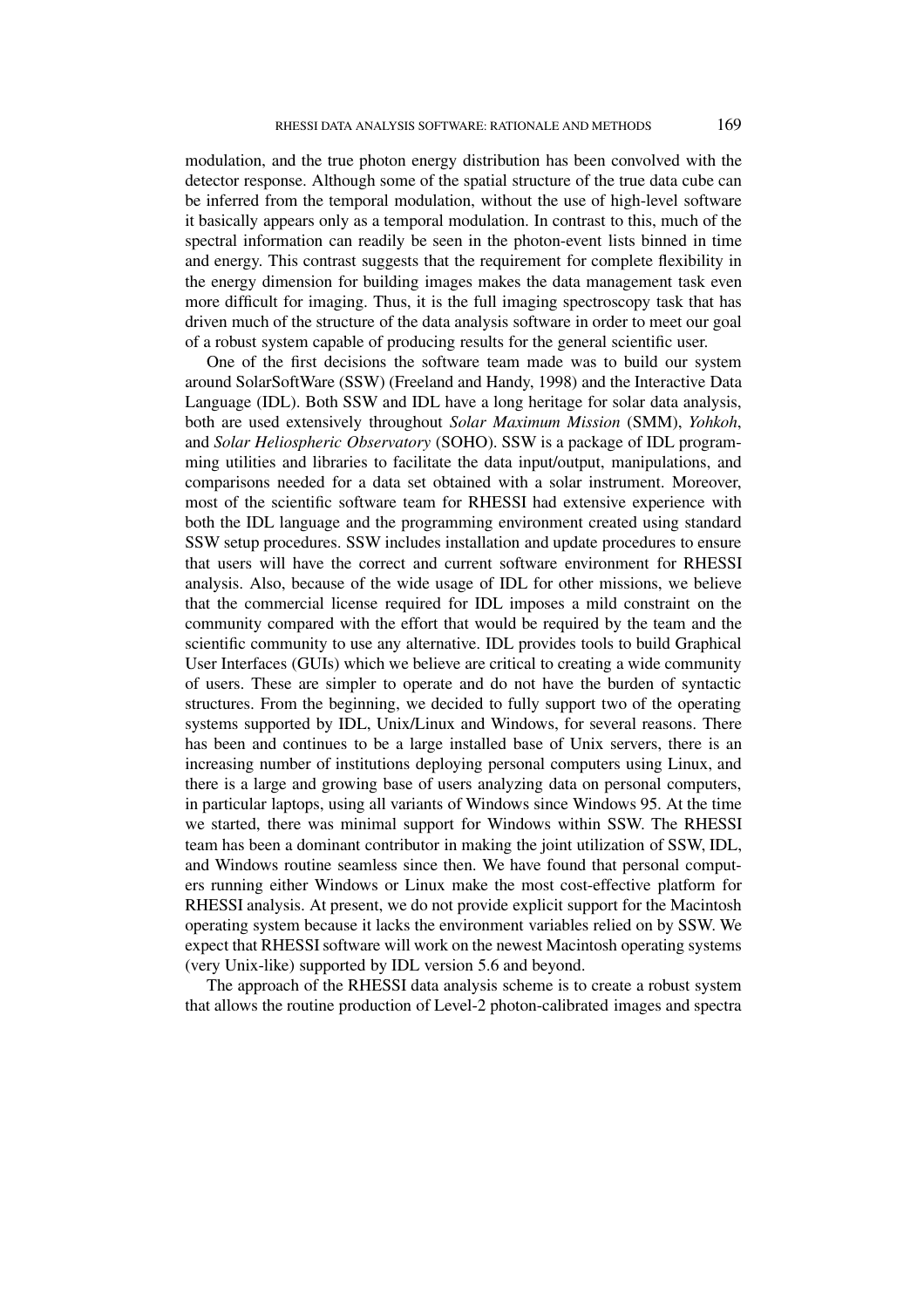by any scientist given the Level-0 FITS files, the QLPs, the calibration database, and the software installation. The RHESSI team members interact with the data set in the same way. Recalling our incident data cube of solar photons, the software's task is to take the analyst's specification of the resolution and range for the component desired, i.e., spectrally resolved image, spectrum, or lightcurve, and complete the processing required for the associated data product. Here we list the specific requirements of our software:

(1) The software must deal with large volumes of data, potentially processing nearly four Gigabytes of photon-tagged events to obtain a spectrogram covering a large flare, and do this with the relatively modest resources found on common notebook computers.

(2) The software must unerringly guide the user through the various processes needed to complete a task based only on the properties of the result such as range and resolution along the data cube axes.

(3) The software must be efficient. Some operations are very costly in time and other resources. The results of costly operations should be saved and reused wherever possible.

(4) The software must allow the recovery of intermediate data products to facilitate testing and debugging. This feature also allows building complex chains of processing from smaller and simpler elements.

(5) The action of the software must be highly configurable by user-selected parameters and algorithms, yet require only a few changes from its default configuration to produce meaningful results.

(6) The software must be callable from a command line interface (CLI) to facilitate scripting of repetitive actions.

(7) There must be a graphical user interface (GUI) to reduce the need for an analyst to learn our programming syntax.

## **3. Object-Orientation in the RHESSI Data Analysis Software**

The architecture of the RHESSI data analysis software is based on object-oriented design concepts. In this section we explain what we mean by object-orientation, show how we implement this design technique in the RHESSI software, and show why we believe that the object-oriented approach helps us meet our software requirements.

## 3.1. OBJECT-ORIENTED SOFTWARE

Object-oriented programming describes a standard way of designing software in which the software is divided into independent parts – the objects – that communicate through well-defined interfaces. Object-oriented design can be seen as a realization of the 'divide and conquer' rule that has been driving software development for the past two decades: complex problems are easier to solve by first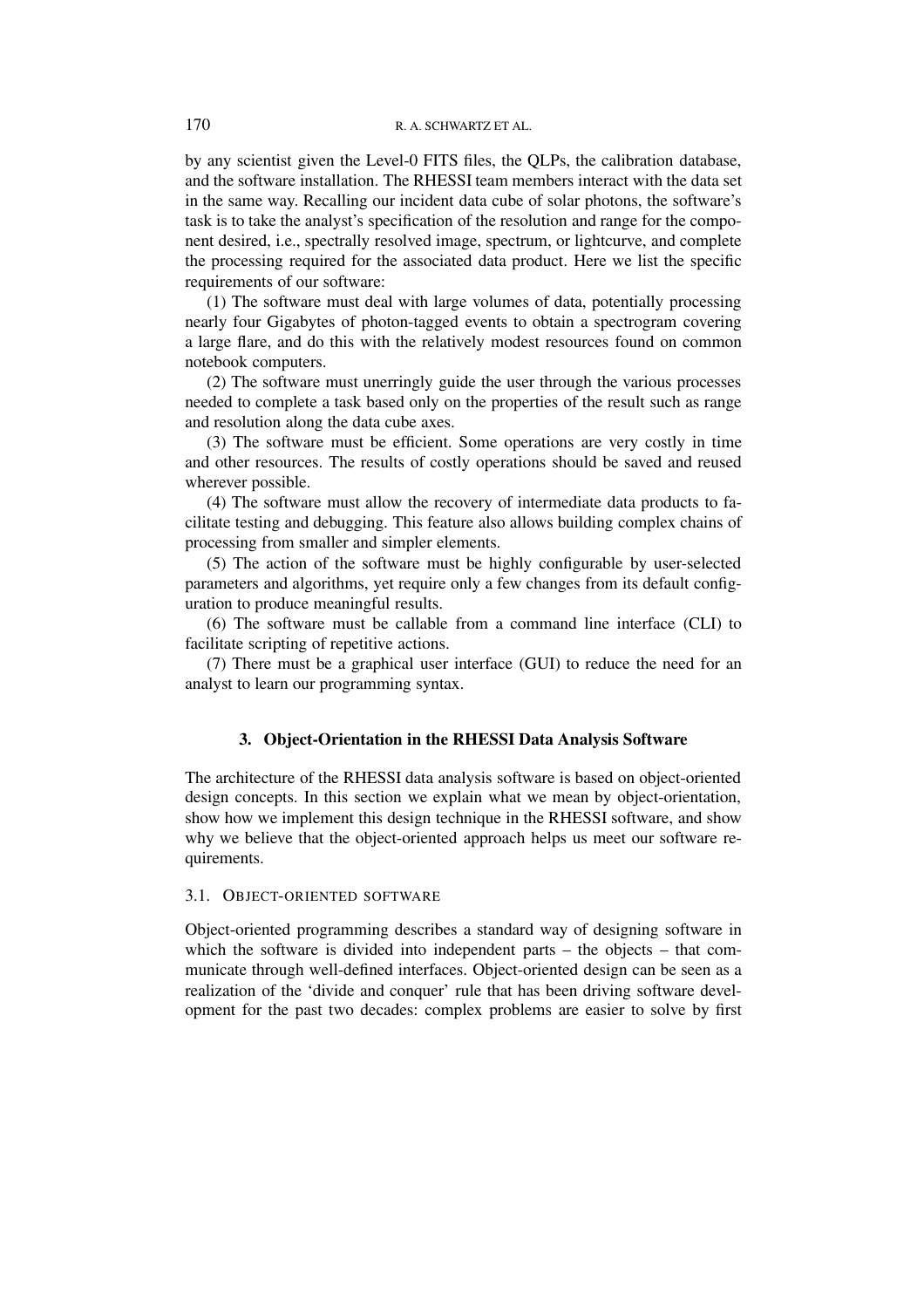dividing them into smaller, isolated problems. We refer to Booch (2002) for a discussion of object-orientation, or to Schach (2001) for a software engineering approach to the topic. An online resource on object-orientation is given by Appendix Item 11.

Object-oriented design has been used successfully in numerous programs, from operating systems to text editors. Today, it is the main support for the deployment of Web applications. Surprisingly, object-oriented design has been used little for developing data analysis systems in solar physics, even though this field has traditionally been in the lead for innovative computer technologies. We see three reasons for this: (1) Scientific data analysis systems are complex, and object-oriented code is harder to develop than 'procedural' code. These two characteristics collide. The rewards of object-oriented code come in the long term, but short-term considerations often prevail in scientific software development. (2) The vendor of IDL, the main data analysis programming language in solar physics, only recently introduced the object-oriented software syntax, delaying the build-up of experience in this domain. (3) There is a large amount of legacy, non-object-oriented software, available. There is a (false) tendency to think that object-orientation prevents the reuse of this existing code.

Object-orientation does not replace procedural programming, it extends it. Objects are containers for the data types used in an application and for the operations – also called methods – that apply to them (Gamma *et al.*, 1995). The data within an object can only be accessed through a limited number of access methods, which define the interface for that object. This is the principle of *encapsulation*: all operations on a data type are associated with the object that contains this data type. Furthermore, new objects can extend already existing objects. This is the principle of *inheritance*: an object that extends another object inherits all its definitions, i.e., the extended object can use all data types and methods defined in the basis object.

## 3.2. OBJECT-ORIENTED DESIGN APPLIED TO RHESSI

The RHESSI software was built to take advantage of the many strengths of objectoriented programming. One drawback is the current unfamiliarity of the syntax to many members of the user community. However, subsequent experience has shown that this is quickly overcome and of course it does not apply at all to those using the RHESSI graphical user interface. Other drawbacks for developers unfamiliar with the programming techniques are discussed in Section 6.

The advantages gained include minimizing the amount of processing required by keeping track of and reusing intermediate products, shielding the user from internal data analysis details (although all intermediate products are available), reusing of code for generic object-handling functions, and supporting both interactive and batch processes easily. The next section describes these advantages more fully. All of these features could be implemented with standard procedure-driven code, but it would be clumsier, require more coding and testing, and probably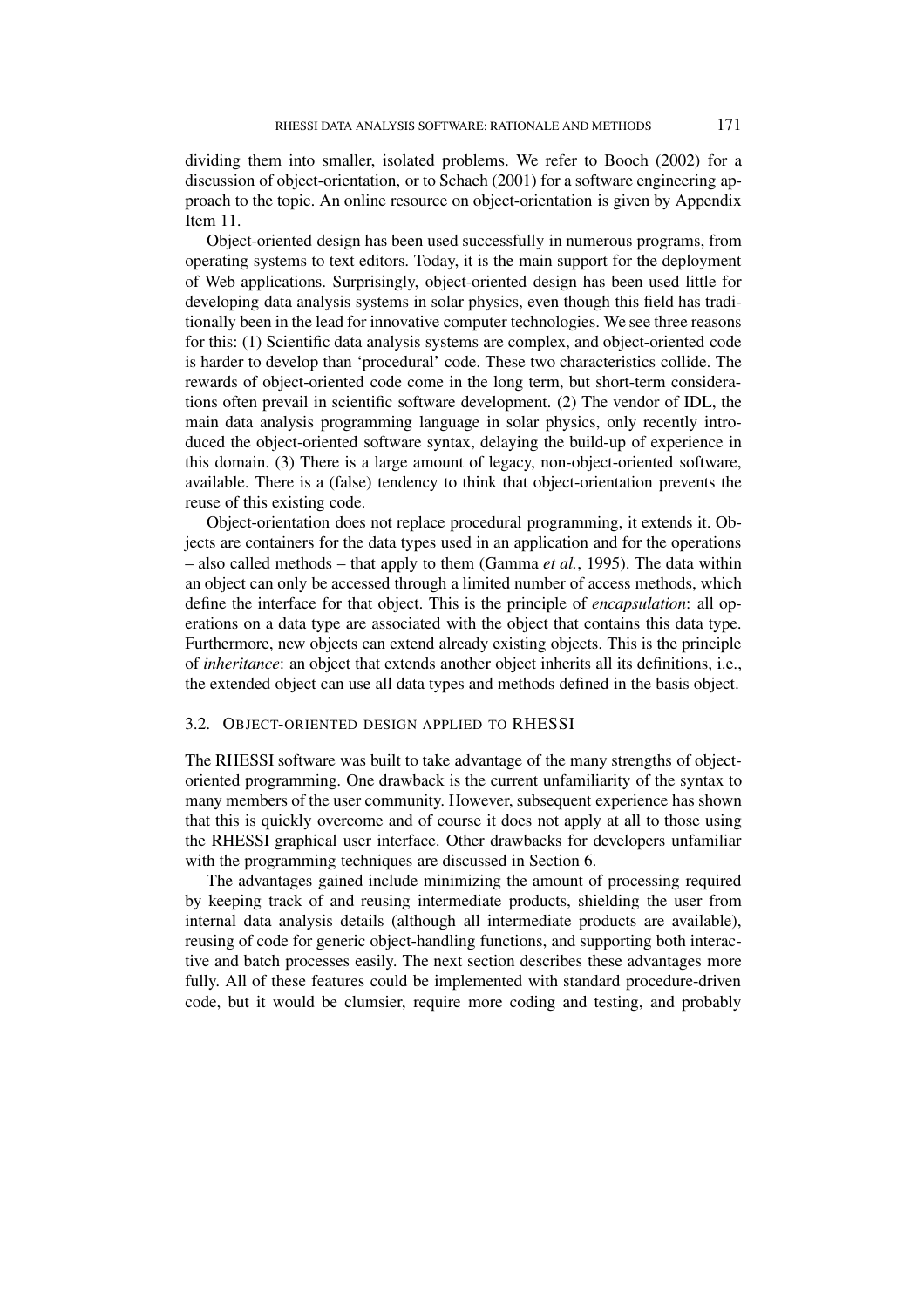#### 172 R. A. SCHWARTZ ET AL.

| Type                                      | Object name                             | Product                                                                 |
|-------------------------------------------|-----------------------------------------|-------------------------------------------------------------------------|
| Main RHESSI data products                 | hsi_image<br>hsi_lightcurve             | Images<br>Lightcurves                                                   |
|                                           | hsi_spectrum                            | Spectra                                                                 |
| Data products associated with a hsi_clean |                                         | Images processed by the CLEAN algorithm                                 |
| specific image algorithm                  | hsi_forwardfit                          | Images processed by the Forward Fitting<br>algorithm                    |
|                                           | hsi_pixon                               | Images processed by the Pixon algorithm                                 |
|                                           | hsi mem sato                            | Images processed by the Maximum Entropy<br>algorithm (MEM SATO)         |
|                                           | hsi memvis                              | Images processed by the Maximum Entropy<br>algorithm using visibilities |
|                                           | hsi_bproj                               | Back-projection images                                                  |
| Intermediate data products                | hsi_psf                                 | Point spread function                                                   |
|                                           | hsi_modul_profile                       | Modulation profiles                                                     |
|                                           | hsi modul pattern                       | <b>Modulation</b> patterns                                              |
|                                           | hsi_calib_eventlist                     | Calibrated event lists                                                  |
|                                           | hsi_binned_eventlist Binned event lists |                                                                         |
|                                           | hsi_eventlist                           | Event lists                                                             |
|                                           | hsi_packet                              | Telemetry packets                                                       |

## TABLE I A list of the main RHESSI data products.

burden the analyst with keeping track of parameter changes and how that affects the reuse of intermediate products.

Now we discuss how we apply the concepts of objects to accomplish the goals of the RHESSI software. There are three top-level objects to handle the three primary RHESSI data products – images, spectra, and lightcurves. These three objects employ a set of intermediate data products for each step of the processing cycle: data retrieval, accumulation, time binning, energy binning, aspect calculation, image reconstruction, etc. These data products are listed in Table I. Each data product is associated with an object. Thus, there is a packet object, an event list object, etc. These intermediate objects are created when necessary and stored within the three primary objects. The RHESSI data analysis software can be considered as a chain of objects. To arrive at the final product, a chain of transformation of data products occurs.

Every object in the chain has identical access methods: a *Set* method for setting parameters in the object, a *Get* method for extracting parameters from the object, and a *GetData* method for processing and retrieving the primary data of the object.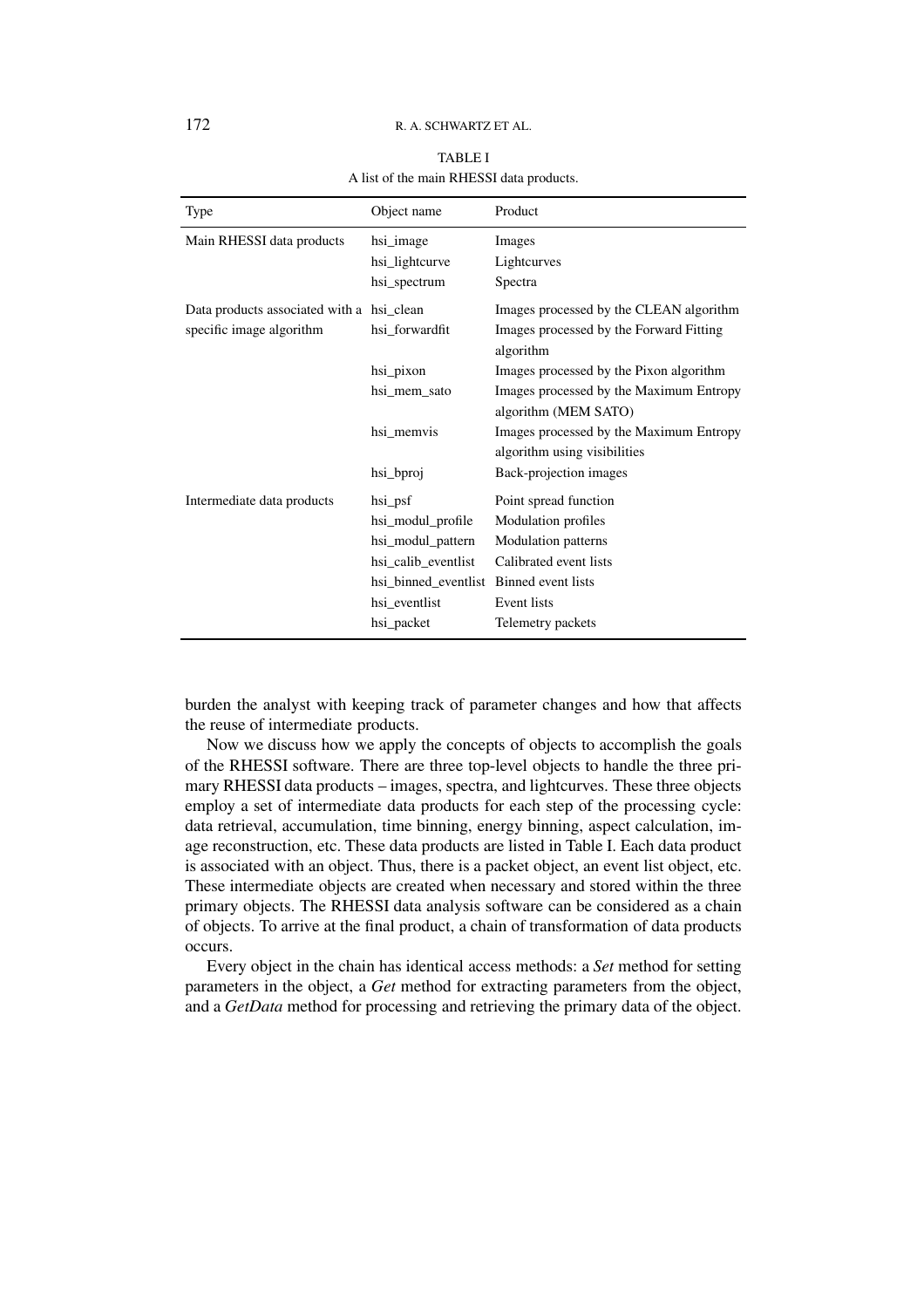A standard interface object called Framework was written to handle these methods so that access to every object (and hence data product) is the same. The framework object is reused (i.e., inherited) by each individual data product object to handle the generic parts of the access methods. The data product-dependent code (the transformation algorithm itself) is embedded into the process method of the specific object.

First, we will outline the steps an analyst would take to create an object and retrieve data from it, and then we will discuss the operation of the objects. We will use image reconstruction as an example (lightcurve and spectrum generation are similar). We proceed as follows:

(1) An instance of an image object is created. This creates a reference (a variable name) to an object and initializes all of the control parameters in the object to default values. At the SSW IDL command prompt, the command used is

 $obj = hsi$  image()

(2) Parameters that need to be changed from the default are set via the *Set* method. We will usually want to set values for the time interval, energy range, spatial resolution, and position of the field of view on the Sun. For example, to set the position of the field of view, the command used is

obj 
$$
-
$$
 > Set, xyoffset =  $[-900, -250]$ 

(3) The image that corresponds to the current setting of the parameters is retrieved using the *GetData* method. If necessary, the image is processed, following the data transformation chain mentioned above.

 $data = obj - > GetData()$ 

(4) Parameters that give information about what happened during image generation can be retrieved using the *Get* method:

 $params = obj - > Get()$ 

There are two general classes of parameters – control parameters that the user sets to specify the data requested, and information parameters that are set by the object to show what happened during the processing of the data. Any of these parameters can be retrieved using the *Get* method. An important feature of getting and setting parameter values in RHESSI objects is that because objects are chained together with framework, the parameters can be set and retrieved from any object in the chain. For instance, we can set the image dimension (associated with the modulation pattern object) in the same way that we set the time range (associated with the event list object), both with the *Set* method of the image object.

Now we return to the chain of transformations of data products initiated by the *GetData* method. In this chain, telemetry packets are transformed into event lists, which are transformed into binned event lists, which are transformed into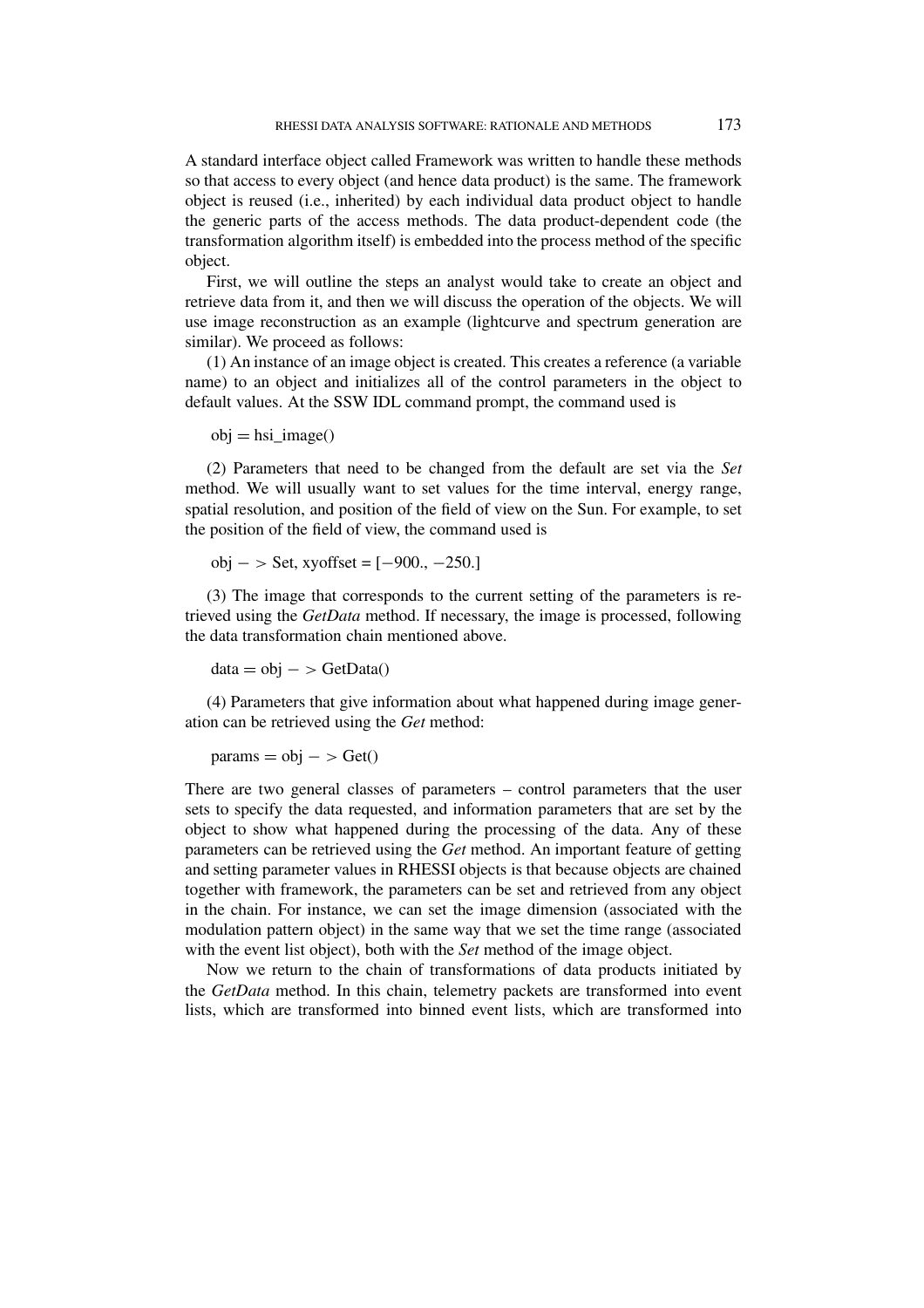

*Figure 1.* Image creation diagram. This figure shows the chain of transformations for an image reconstruction. The name of the object (or in some cases, program) corresponding to each task is shown in parentheses. The final products are in the darker gray boxes.

calibrated event lists, back-projections after including the modulation patterns, and finally images. This chain is shown in Figure 1.

When an image is requested, the image object checks whether it already contains an image corresponding to the current parameter setting. If it does, this image is returned to the user without any further processing. If it does not, the object needs to process a new image. To do this, it relies on several intermediate data objects. One way an image can be processed is by summing up back-projection maps, the basis of the RHESSI image reconstruction method (Hurford *et al.*, 2002). Thus, the image object relies on a back-projection object, which is responsible for building back-projection maps. Other objects of interest for the image object include those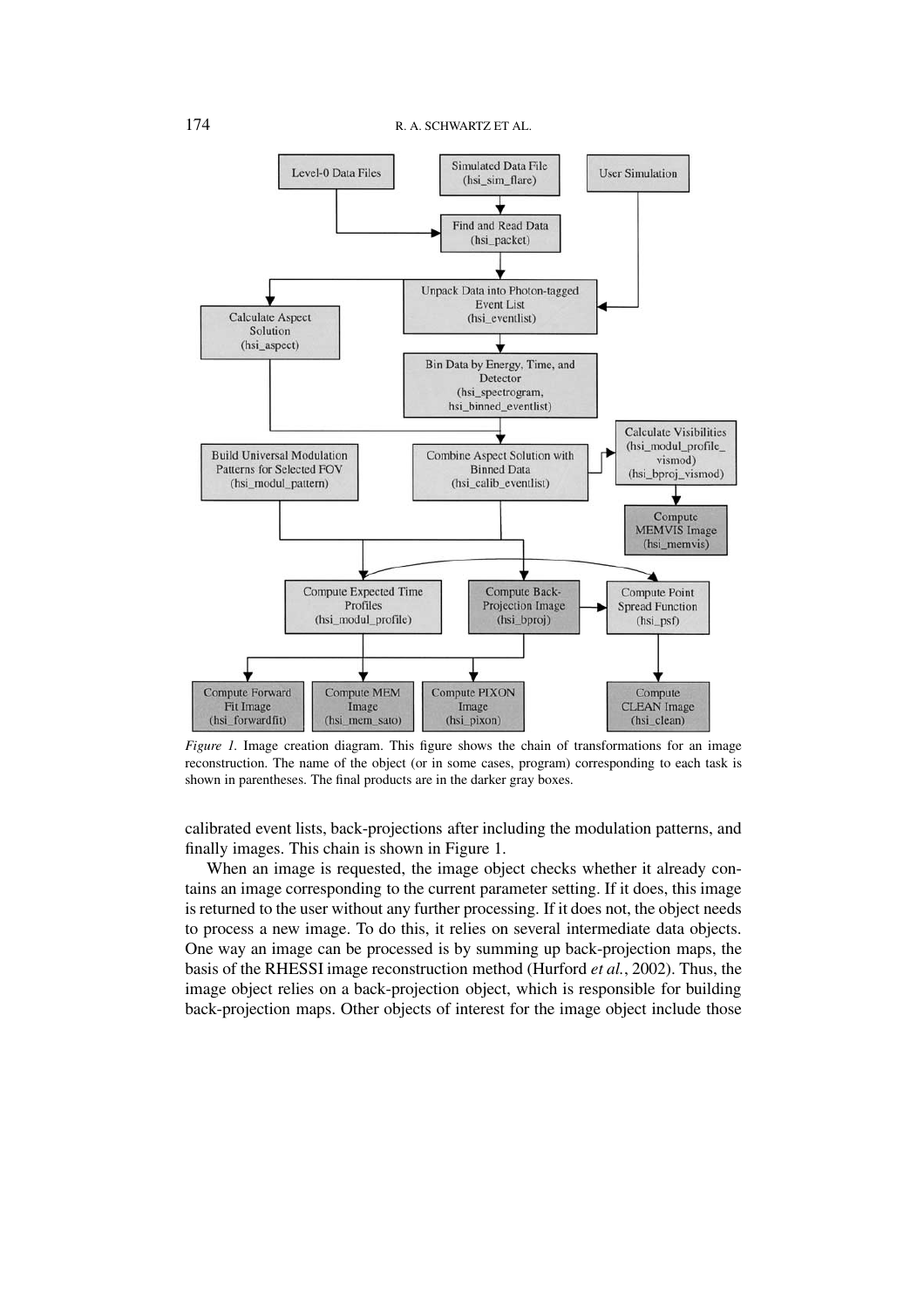implementing the different image algorithms (Forward Fit, MEM, Pixon, Clean, MemVIS), as shown in Figure 1.

The back-projection object now proceeds in a similar fashion. It first checks whether it contains back-projection maps corresponding to the parameter settings. If it does, these data are returned to the image object without further processing. If it does not, the object needs to process new back-projection maps. Back-projection maps are processed by building a set of modulation patterns weighted by the binned photon counts. Thus, the back-projection object relies on a modulation pattern object, which is responsible for processing the modulation patterns specific to a spatial and spectral resolution.

This process continues along the chain of objects, from the image to the Level-0 data files, with each object returning either previously-processed or newly-processed data products as required.

As for the access interface, the framework in which these transformations occur is the same for all steps in the chain. It is 'only' the data product in consideration that changes. Thus, the Framework object implements the generic part of the software (therefore, the name Framework). Extensions of the Framework implement the data product-dependent code.

## 3.3. BENEFITS OF OBJECT-ORIENTED DESIGN FOR RHESSI

We believe that the data analysis software is more structured, efficient, maintainable, and extendable by using object-oriented techniques than it would be with traditional procedural software for the following reasons:

*Minimized reprocessing:* The Framework object also implements the reprocessing policy. Whenever a parameter is set, the Framework checks the parameter value passed. According to the reprocessing policy, the Framework decides whether the data already generated in the object are consistent with the parameter settings. If not, the Framework sets a flag to regenerate the data at the time of the next request. This strategy allows not only for updating the data only when it is necessary, but also for waiting until a request comes to generate any new data product.

*Shielded details:* Shielding the user from the burdensome details of data analysis is accomplished by enabling the user to access data in a simple and obvious way. Access to a data product should involve as few commands as possible and the analyst should not have to be concerned about the intermediate data products. Objects provide the necessary tools by allowing the simplest user interface one can imagine. Not only are the *Set, Get* and *GetData* access methods available in all objects, all objects use the same implementation of those methods. This technique allows a straightforward access to virtually any byte in the data, while keeping the interface in its simplest form. And though the data analyst is shielded from many of the specific details, every detail of every process can be examined. All of the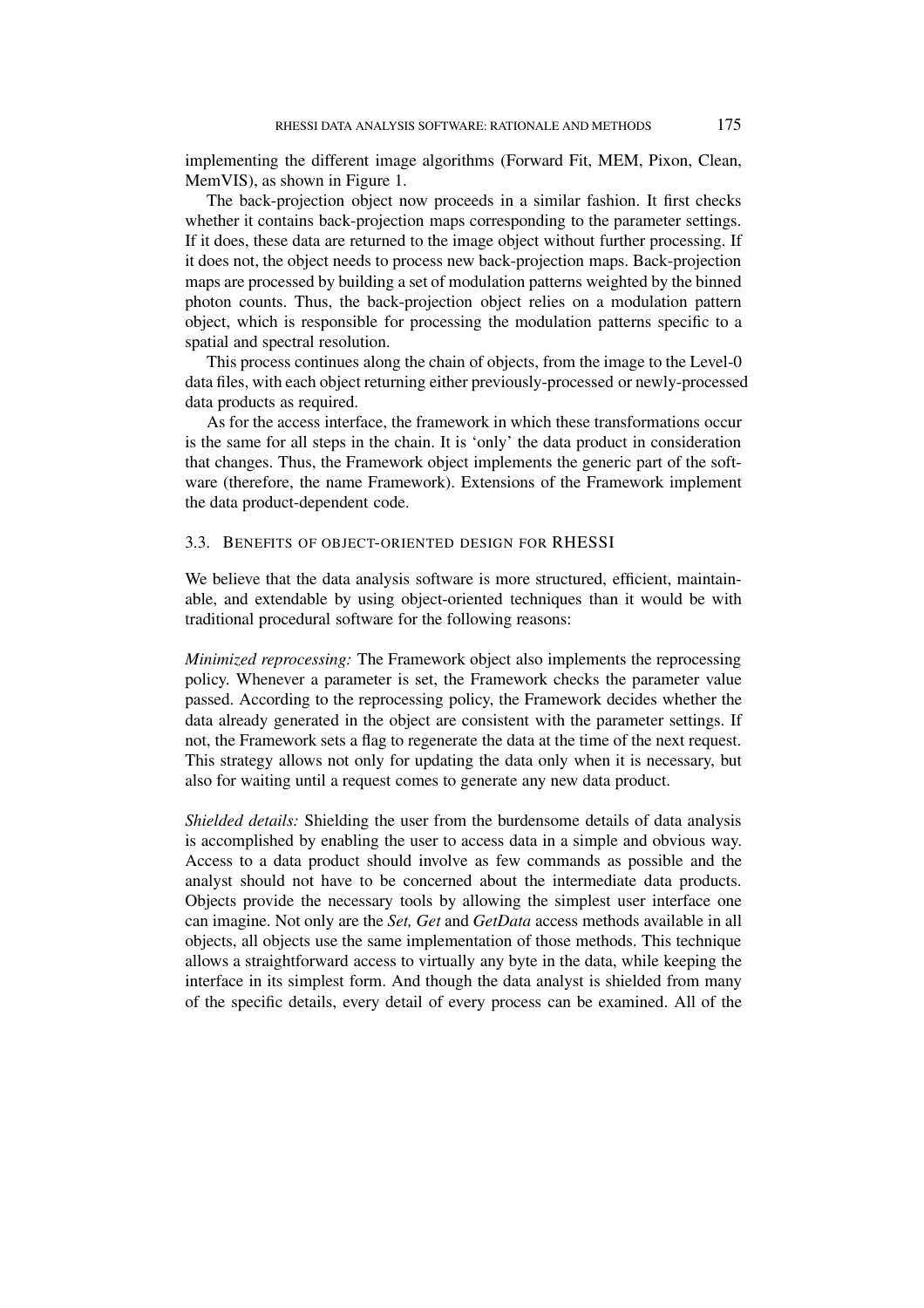intermediate data products can be examined, and due to the interactive nature of IDL any line in any procedure can be found and examined during processing.

*Support of interactive and batch processing:* Using objects also allows us to accomplish our goal to support both interactive and batch processing easily. The access interface described above can clearly be used for interactive processing in IDL's command-line interface (CLI) and in batch processing through the use of scripts. In addition, we have built a graphical user interface as a layer over the CLI. GUI development was significantly simplified because of the object design of the underlying software. With objects, parameter values and data products are accessed through a single object reference. Within the GUI, the object reference is used to pass parameters and data to individual widgets. Thus, widgets specialize in presenting options for the data analysis task, and delegate data and parameter management to the objects. This architecture allows a clear separation between the widget-based event processing and the data processing. This, on the one hand, avoids duplicating parts of the software, and, on the other hand, makes the localization of software bugs easier; hence, it contributes significantly to the robustness of the system. It also contributes to the power of the GUI by giving every widget access to the entire functionality of the data analysis software.

In addition to the support of our primary objectives, objects also provide support for further development and management of the software during the mission. The object-oriented design is an adequate response to issues in reuse, maintenance, extensions, and combination with other software packages.

*Software reuse:* The definition of a single interface for accessing any data product provides a strong potential for reusing code. The management of data products (getting and setting parameters, reuse policy) is written only once, in the Framework object.

*Software maintenance:* The principle of encapsulation allows us to locate bugs efficiently and correct the software with minimal effort. Furthermore, since changes remain localized, bug corrections in one area will not generate an avalanche of other changes in the software. Finally, specific objects can be assigned to specific programmers and the interactions in developing software are considerably easier to manage. This is an important consideration when a software team is spread around the world.

*Software extension:* Here again, encapsulation helps. New functionality for specific data products can be added by adding new methods to the objects. In addition, completely new objects can be added with relatively few changes in other parts of the software.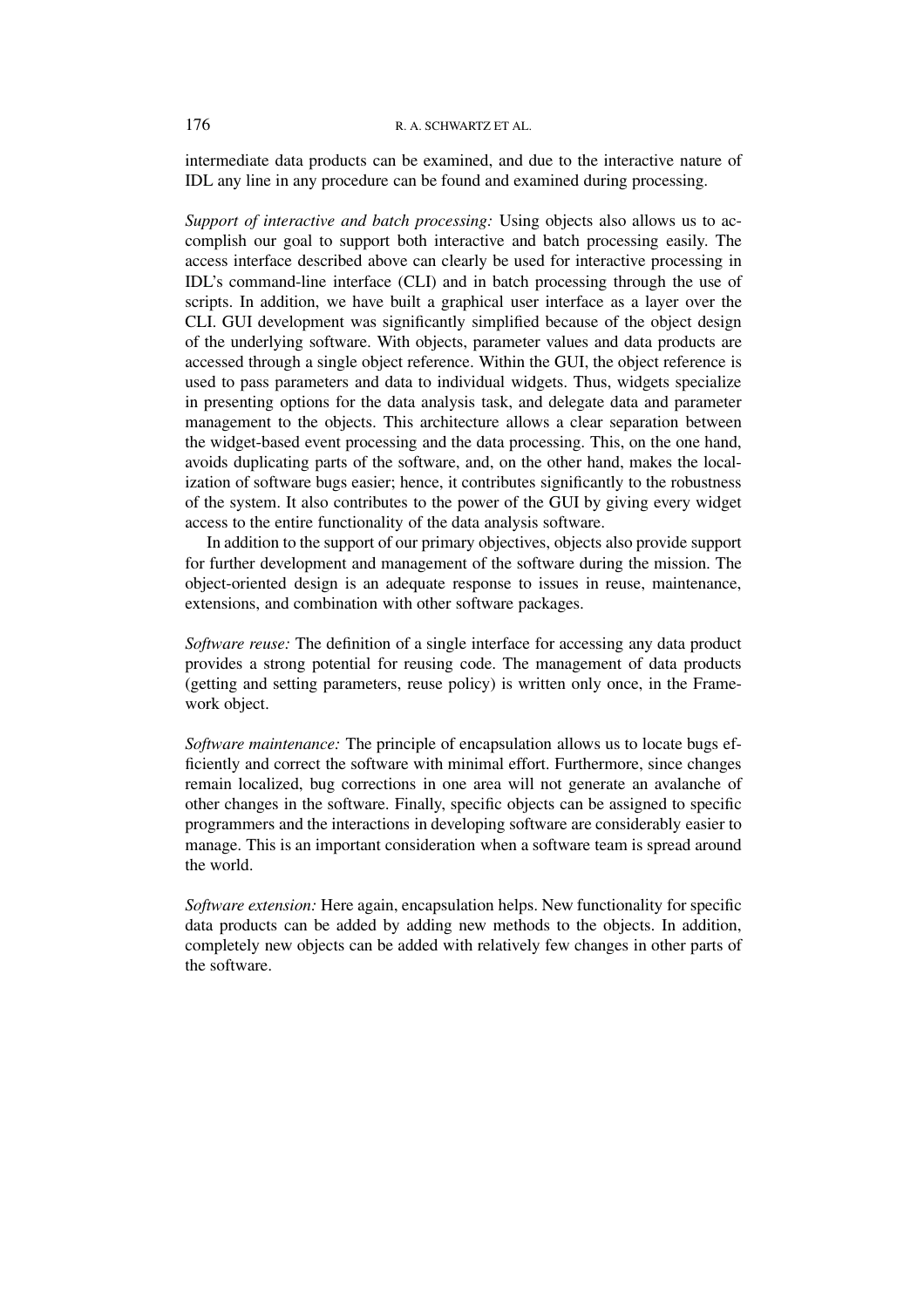*Combination with other software packages:* Object-oriented software and procedural software are compatible. The RHESSI Graphical User Interface (GUI) is an example; the GUI is not object-oriented itself, but relies on object-oriented software. Conversely, an object-oriented interface can be built on top of legacy (procedural) software. This allows the definition of higher-level objects that can be designed to combine data from several instruments. Software development using this approach includes the Map Objects (Appendix Item 13) and is being considered for new projects such as the Virtual Solar Observatory (Hill *et al.*, 2002).

## **4. Using the RHESSI Data Analysis Software**

Analysts use the RHESSI software either by typing commands through IDL's command-line interface (CLI), or by entering the RHESSI GUI. Using the CLI, analysts create and manipulate the RHESSI objects directly. The CLI offers the full power of the objects, but requires the analyst to be familiar with IDL syntax and RHESSI procedure and parameter names. The GUI shields the analyst from those kinds of details and makes it easy to use most of the functionality available in the objects, but has its own limitations.

# 4.1. USING THE RHESSI OBJECTS FROM THE CLI

As mentioned above, there are three main RHESSI objects that provide access to the main RHESSI data products – images, spectra, and lightcurves. They are listed along with their intermediate data products in Table I and are discussed more fully in Sections 5.1 and 5.2.

Another object is provided to access the observing summary and quicklook data. This object and its underlying objects are listed in Table II, and discussed in more detail in Section 5.3.

Because of the structure of the RHESSI objects, every object in either list can be used directly *or* as an invisible part of the chain of objects needed to produce a data product. To use an object directly it can be created interactively by the user as a stand-alone object, or it can be extracted from a higher-level object. The discussion that follows demonstrates the types of operations that can be used on any of these objects.

## 4.1.1. *Initialization and Methods*

Every object is created with the command obj = hsi\_objectname() and has a *Set*, *Get*, and *GetData* method as discussed earlier. Many objects have additional methods that are specific to the object. For example, most of the top-level objects and some of the underlying objects have a *Plot* method. Appendix Item 2 provides a complete list.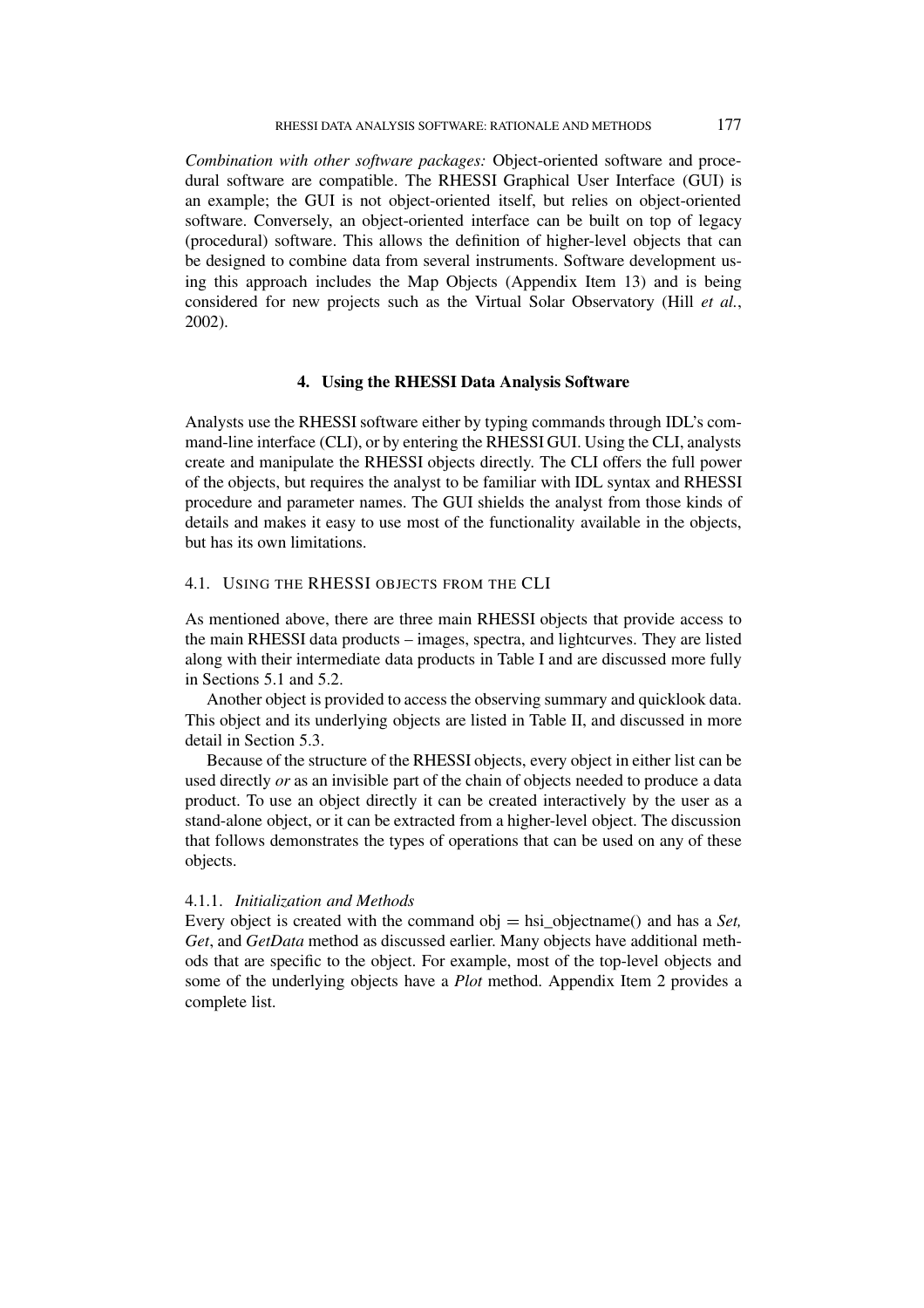## 4.1.2. *Object Parameters*

Every object has control and information parameters that are specific to it (Appendix Item 7). As mentioned earlier, the user sets control parameters to specify the data requested; the object sets information parameters to show what happened during the processing of the data. During initialization of the object, all control parameters are set to default values. Users only need to set parameters they want to be different from their default value. When using objects that are part of a chain of objects, users do not need to be concerned about which particular object a parameter applies to. The Framework manages setting the parameter in or getting the parameter from the correct object in the chain. Any number of parameters may be set or retrieved in one command. Some examples of setting and getting parameters follow:

obj – > set, obs\_time\_interval=['29-mar-02 21:20','29-mar-02 21:30'], energy\_band=[6.,12.]  $params = obj - \geq get/(time \ range, /energy \ band, /pixel \ size)$ 

Setting parameters can be combined with initialization of the object, or with *Get-Data, Plot*, or other method calls. When any method is called, it first calls the *Set* method to set any object parameters that were passed in the call, then retrieves whatever data are necessary to accomplish the function of the call.

## 4.1.3. *Keywords*

In addition to control parameters, control over the objects is implemented by using keywords in the method calls. Keywords allow us to refine the method calls. It is important to note the distinction between keywords and control parameters, because they are syntactically similar. Keywords apply only to the immediate method call – they do not persist in the object; control parameters are stored in the object and, once set, persist until changed. Some keywords are data product-specific, others are generic. Refer to Appendix Item 2 for a complete description of available keywords. For instance to retrieve all of the information parameters from an object, we use the **INFO\_ONLY** keyword:

all\_info\_parameters = obj − *>* get(/info\_only)

or to retrieve a specific parameter, we can specify that parameter as a keyword. For example, to retrieve the control parameter specifying the image dimensions we want in our reconstructed image, we type:

image  $\dim = \text{obj} - \text{set}(i\text{image dim})$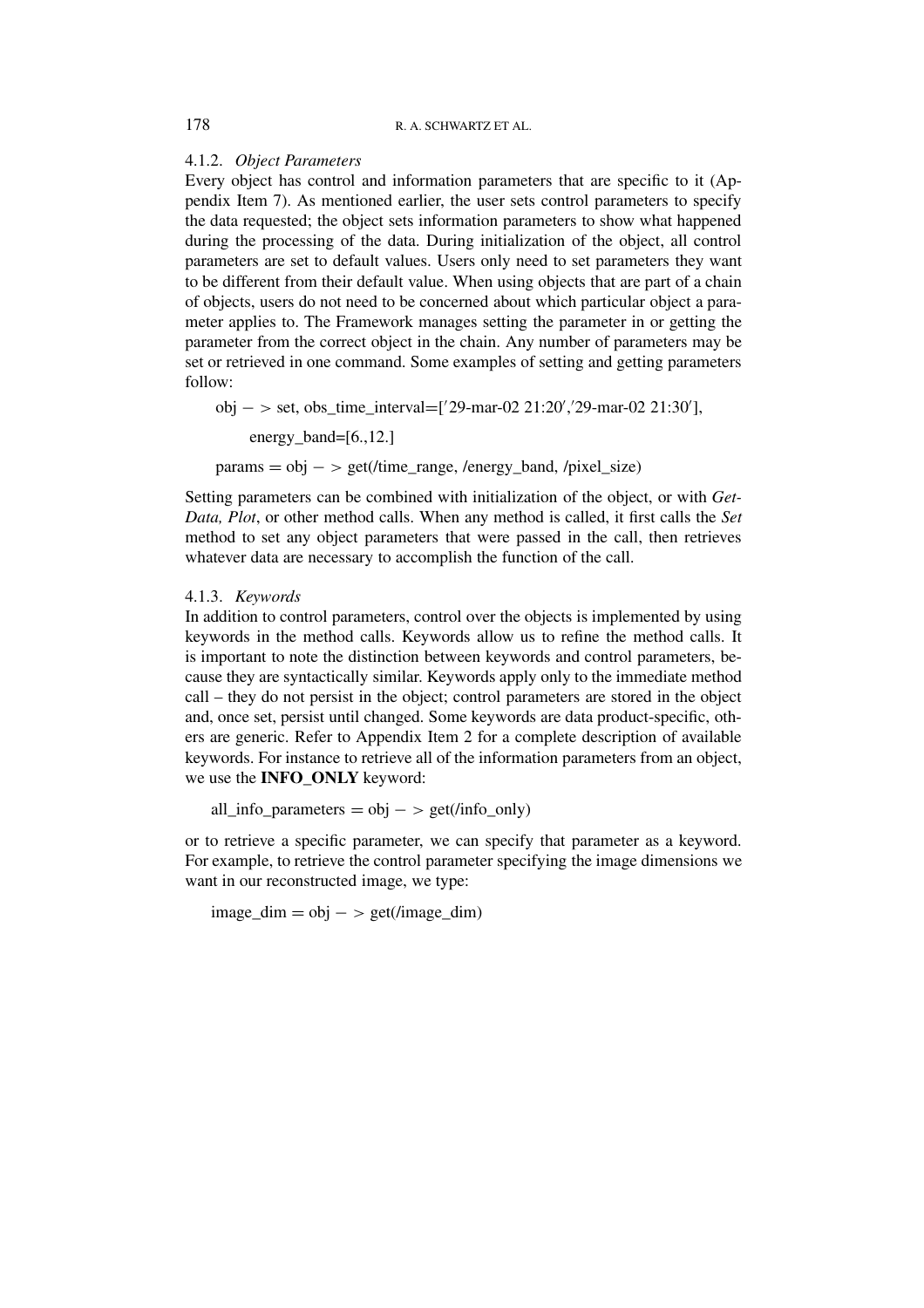### 4.2. GRAPHICAL USER INTERFACE

We have constructed a graphical user interface (GUI) as a layer on top of the objects (Appendix Item 8). The GUI provides an easy way to use the RHESSI software without requiring any knowledge of the RHESSI data objects, or the IDL command names and syntax. To start the GUI, we simply type *hessi* at the SSW IDL command prompt. The main GUI window is essentially a control panel – it provides entry points into more specialized widget interfaces to access the various forms of RHESSI data, while managing the storage, display, and user interaction with plots of retrieved data. It also provides access to the Synoptic Data Archive (see Section 5.4), and manages overlaying those data with RHESSI data.

Because the GUI is built around the RHESSI objects, it has access to the entire functionality of the data analysis software. The GUI manages the user input to the objects and the data extraction from the objects, but all of the data processing takes place within the objects. Therefore, there is no duplication of code, and there should be no difference in results obtained through the GUI and command line.

There are some limitations of the GUI: (1) While the GUI can *potentially* access all the functionality of the objects, it is limited in practice to the options programmed into each widget interface. All of the primary options are currently available, and with time, as we learn which additional options analysts use most frequently, we will add new features. (2) There is currently no scripting capability available in the GUI. Analysts must enter repeated sequences by clicking buttons every time.

A powerful feature of the GUI that allows the GUI and command line to share objects mitigates the first limitation. A combined approach of using the GUI for operations most easily done through the GUI and using the command line for purposes that are more esoteric offers endless possibilities. We will address the second limitation in the future.

The GUI employs a Plot Manager object (Appendix Item 9) written for the RHESSI project that has potential for general usage. The Plot Manager object provides most of the generic plot-handling features of the GUI. All of the different data types retrieved in the GUI (spectra, time plots, images, contours, etc.) are registered in the Plot Manager object, which then uses the same code, regardless of the origin of the data, to allow the user to interactively manipulate the plot, print it, save it in a plot file, etc. This code is not RHESSI specific, and could be applied to data from other missions.

## **5. Elements of RHESSI Data Analysis Software**

Analysts can access all of the data elements discussed below through the IDL CLI or through the RHESSI GUI. Refer to Appendix Items 2 and 7 for a table of methods that apply to each object and the parameters that apply to each object.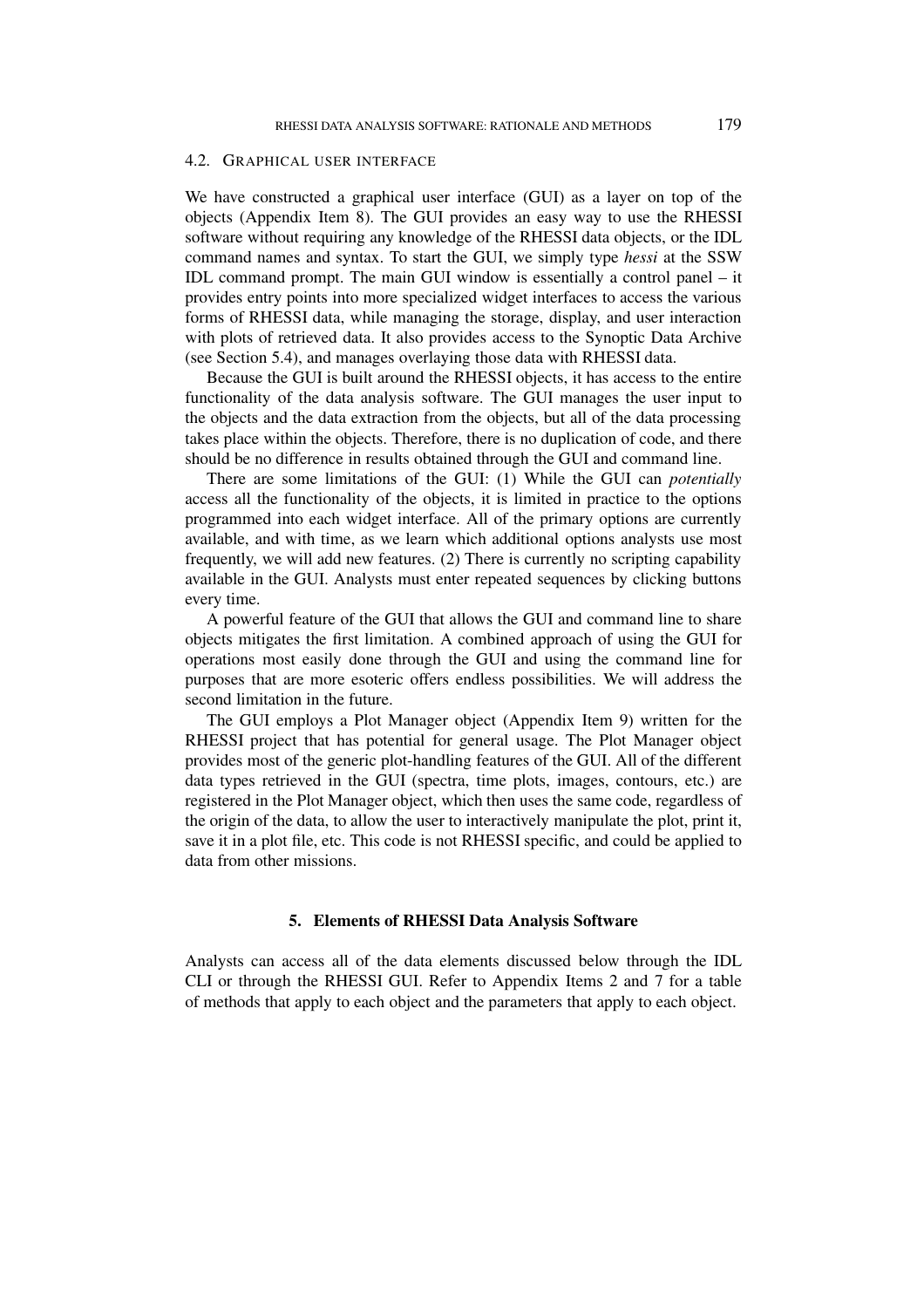## 5.1. IMAGES AND IMAGING SPECTROSCOPY

Appendix Items 3 and 5 provide step-by-step guides to RHESSI imaging. There are six image reconstruction algorithms available: Back-Projection, Clean, Forward Fit, Maximum Entropy, Maximum Entropy with Visibilities, and Pixon. Hurford *et al.* (2002) discuss these algorithms in detail. Figure 1 shows the chain of transformations required to produce an image with each algorithm starting with the Level-0 data files or a user simulation.

We recall the example given in Section 3.2 to generate an image. Here in addition we set the time range and use the plot method to display the result:

$$
obj = hsi\_image()
$$
  
\n
$$
obj - > set, time\_range = \frac{2002}{7/23} 00 : 30 : 00', \frac{2002}{7/23} 00 : 30 : 04',
$$
  
\n
$$
xyoffset = [-900, -250]
$$
  
\n
$$
image = obj - > getdata()
$$
  
\n
$$
obj - > plot
$$

As shown in this example, setting just two parameters – the time range and the position of the field of view on the Sun – and leaving all other parameters at their default setting will produce a reasonable image. Many other parameters can be set however, such as image dimensions, pixel size, detectors, energy range, and image algorithm.

There is an important feature of the objects that we can take advantage of in imaging. Since the different algorithms are each implemented as their own strategy in the same object, the results from each algorithm are stored simultaneously in the object and can be retrieved easily or processed further. This allows us to compare images using different algorithms with full confidence that all other parameters in the object are identical.

There are several tools for performing feature-based imaging spectroscopy. The GUI has options to specify multiple time and energy bins and produce a 4-dimensional image cube FITS file. Once we have created the image cube file, there are several options for examining it: (1) The GUI has an interface for selecting regions of interest and computing quantities such as the flux, centroid, and peak through the image cube. (2) The GUI has an option to show the image cube as a movie either in the time or energy dimension. (3) There is a standalone program called IMSPEC, which computes spectra through the cube for regions of interest. Imaging spectroscopy capabilities within the RHESSI objects are under development.

## 5.2. SPECTRA AND LIGHTCURVES

Smith *et al.* (2002) discuss RHESSI spectroscopy in detail. Figure 2 shows the chain of transformations required to produce a spectrum or lightcurve starting with the Level-0 data files or a user simulation.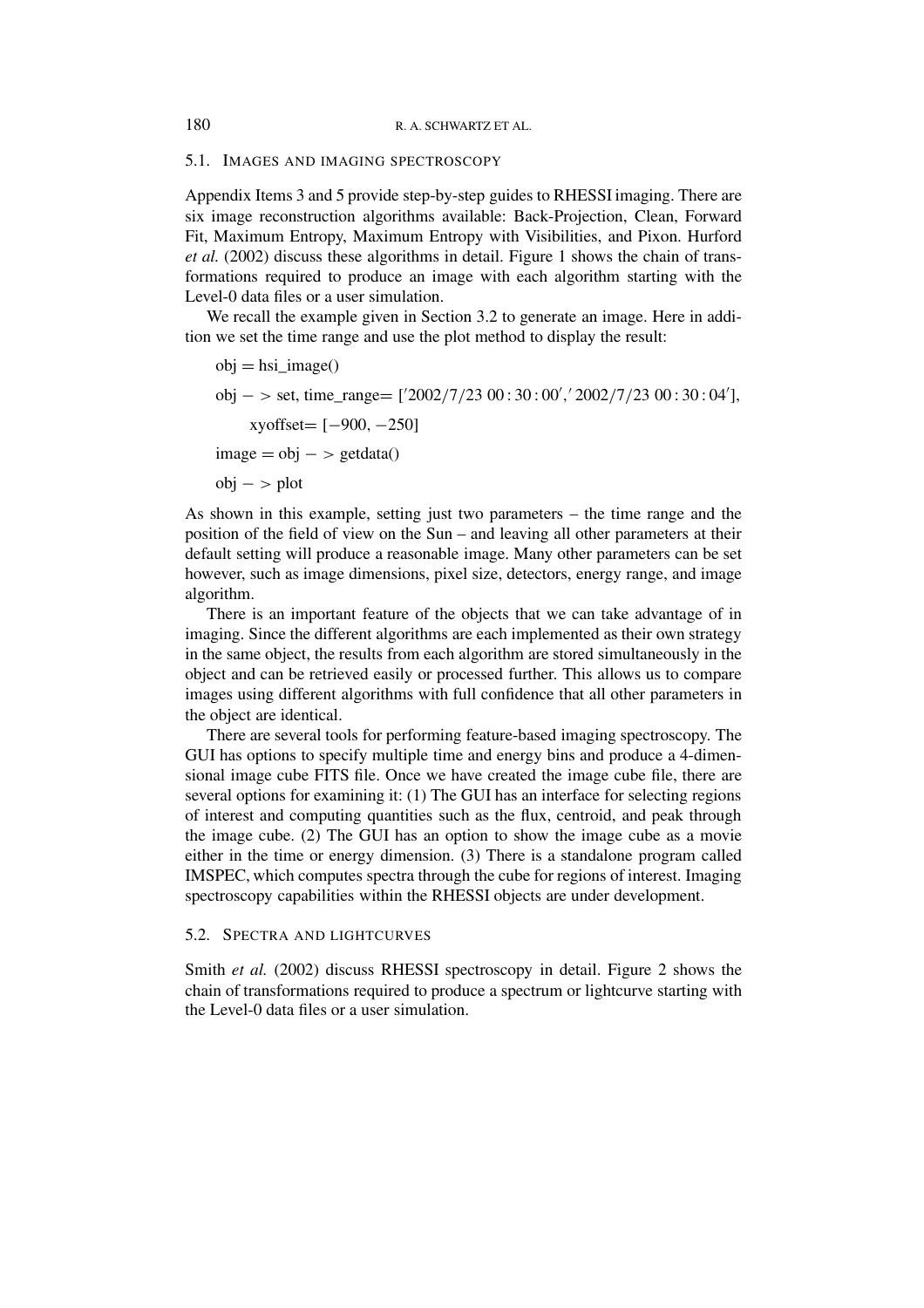The lightcurve object is based on the same objects and methods as the spectrum object; in fact, the lightcurve object *inherits* the spectrum object. The main difference is that the data returned by the *GetData* method are ordered by time rather than energy.

The RHESSI software offers complete flexibility in selecting energy and time bins for spectra and lightcurves. The bins can be of fixed or arbitrary size.

An important feature of the RHESSI software is that an event list of any size can be processed; the computer should not run out of memory. This means the user can select any duration, even during periods of high photon counts, for accumulating spectra. This is accomplished by reading the data in bunches (a fixed number of data packets), and reusing the memory after processing a bunch. The only limitations are therefore the final size of the spectrum array (which depends on the number of energy and time bins) and the amount of time it takes to read and process the data (which can be considerable).

Normally the spectrum object returns a count rate spectrum. There is also an option to return a 'semi-calibrated' spectrum. A semi-calibrated spectrum does not include a background subtraction and uses only the diagonal elements of the response matrix. It is not a complete solution, but gives a first-order approximation below 100 keV. Another element is needed for complete analysis of the spectra – the spectral response matrix (SRM). There is an SRM object incorporated into the spectrum object that offers varying levels of complexity in computing the SRM, ranging from just the diagonal elements to the full response matrix including all off-diagonal elements.

Using the *FileWrite* method in the spectrum object, we can export the accumulated spectra and the SRM to FITS files. This serves two purposes – it saves results that may have taken a long time to accumulate, and it is the first step in performing complete spectral analysis. Currently we do not fully analyze spectra in the RHESSI object software (and hence the GUI). After exporting the data to FITS files, we proceed with external spectral analysis software to produce more accurate photon spectra and compute best-fit function parameters to the spectral data. Implementing spectral analysis within the object environment (and hence the GUI) is under development.

The external packages we use to analyze spectra are SPEX (see Smith *et al.* (2002) for a description of the process) and XSPEC (Arnaud, 1996). SPEX is a multi-mission SSW/IDL tool written by Schwartz 8 years prior to the RHESSI mission; XSPEC is a FORTRAN-based package written by the Laboratory for High Energy Astrophysics at GSFC. Both packages provide an interface suitable for X-ray spectral analysis of data from a number of astronomical instruments. The RHESSI spectra and SRM are imported into SPEX via FITS files we create from the RHESSI objects. We have not yet built the software to complete the conversion of the spectrum and response-matrix files to XSPEC formats, but this is straightforward using the tools in SSW and could be done on demand. Appendix Item 4 provides a guide to getting started with SPEX.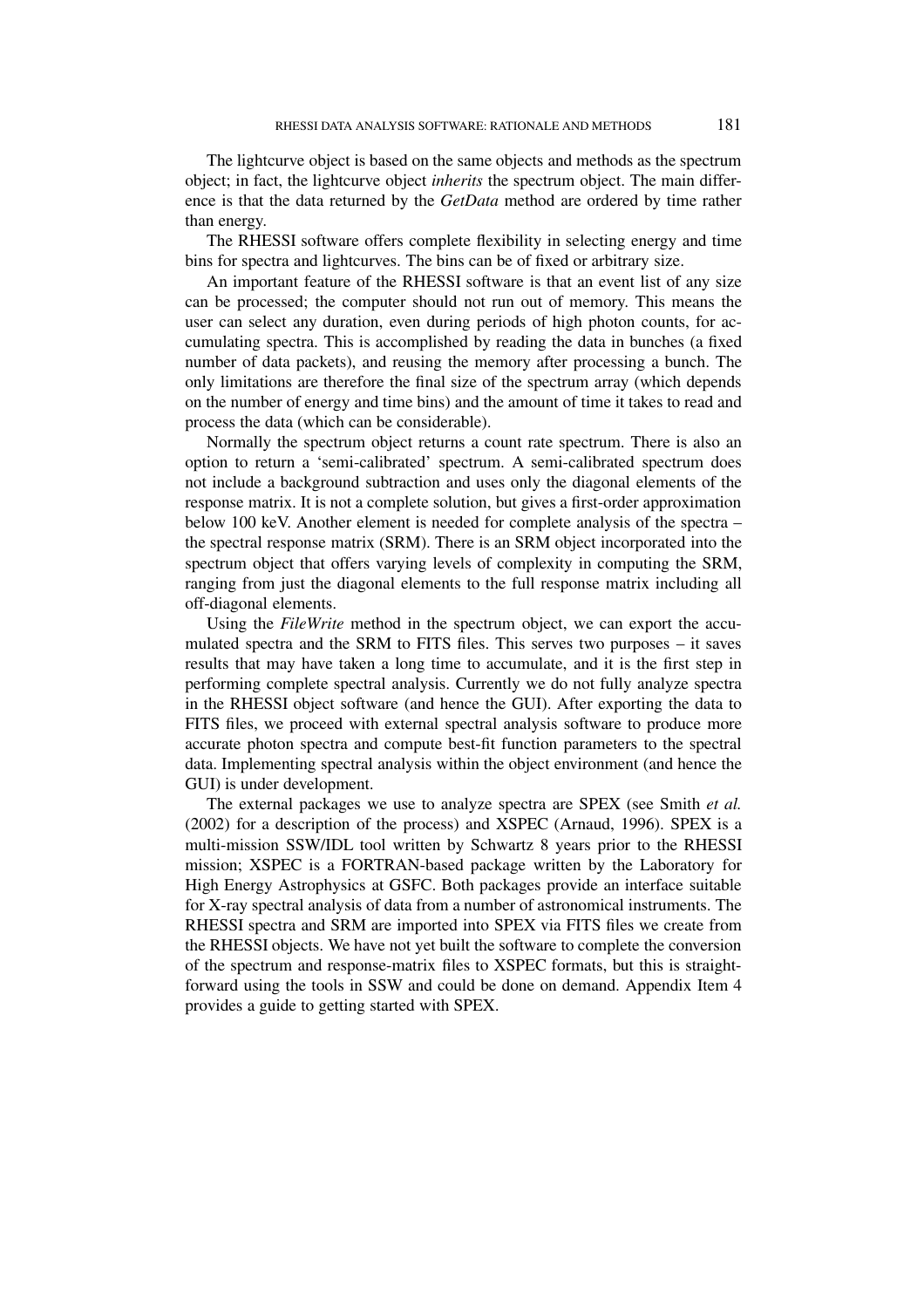

*Figure 2.* Spectrum and lightcurve creation diagram. This figure shows the chain of transformations for calculating a spectrum or lightcurve.

An example of accumulating a spectrum and writing spectrum and SRM FITS files follows:

 $obj = hsi\_spectrum()$ 

obj – > set, obs\_time\_interval='23-jul-2002'+[' 00:10:00', ' 01:20:00']

obj − *>* set, sp\_energy\_binning=14, sp\_time\_interval=10.

obj − *>* filewrite, /buildsrm

### 5.3. OBSERVING SUMMARY INCLUDING QUICKLOOK PRODUCTS

The observing summary consists of the Level-1 data products listed in Table II. Each type of data in the observing summary is stored in a separate binary extension of a FITS file (originally the Level-0 FITS files, but as of September 2002, a separate daily catalog file). Refer to Appendix Item 6 for a complete description of the contents of each observing summary data type, and Appendix Item 10 for documentation on using the hsi obs summary object.

## 5.4. RHESSI SYNOPTIC DATA ARCHIVE

The RHESSI Synoptic Data Archive (hereafter referred to as the Synoptic archive) has its origins in the SOHO Synoptic Archive that was constructed to meet the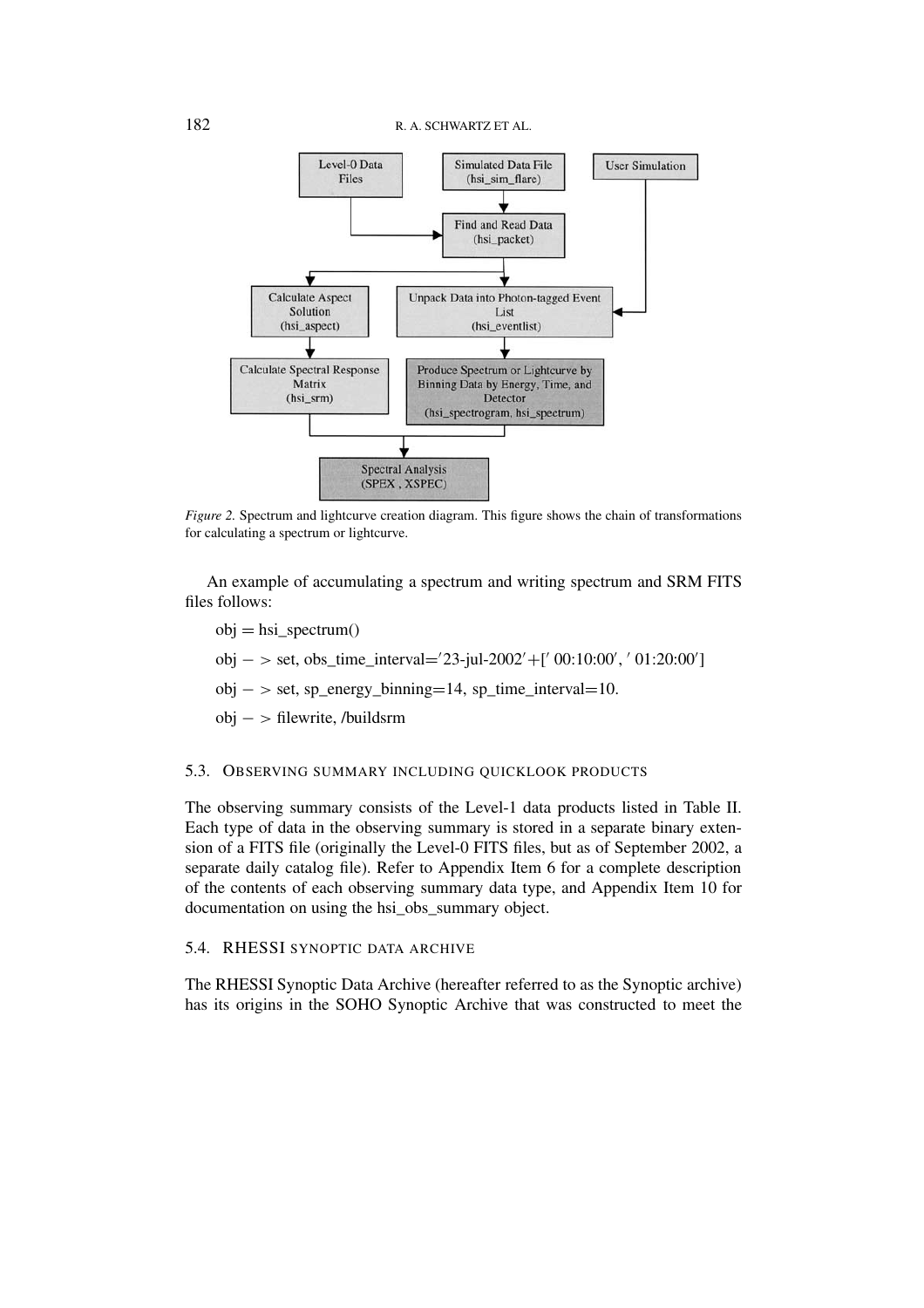| Type                     | Object name            | Product                        |
|--------------------------|------------------------|--------------------------------|
| Main object              | hsi obs summary        | All obs. summ. data            |
| Individual Data Products | hsi obs summ rate      | Observing summary rates        |
|                          | hsi mod variance       | <b>Modulation</b> variance     |
|                          | hsi ephemeris          | Spacecraft position            |
|                          | hsi_qlook_pointing     | Quicklook pointing             |
|                          | hsi_qlook_roll_angle   | Roll angle                     |
|                          | hsi_qlook_roll_period  | Roll period                    |
|                          | hsi_obs_summ_flag      | Obs. summ. flags               |
|                          | hsi flare list         | Flare list                     |
|                          | hsi_qlook_image        | Quicklook images               |
|                          | hsi_qlook_spectra      | Quicklook spectra              |
|                          | hsi_qlook_summary_page | Summary page                   |
|                          | hsi_qlook_monitor_rate | Quicklook monitor rates        |
|                          | hsi_qlook_packet_rate  | Quicklook packet rates         |
|                          | hsi qlook soh          | Quicklook state of health data |

| TABLE II                                                     |
|--------------------------------------------------------------|
| A list of the Observing Summary and Quicklook Data Products. |

planning and joint observation requirements of experiments onboard the SOHO mission. The SOHO archive is a central database of selected datasets from cooperating space- and ground-based observatories. The database is updated daily and is accessible via Web and IDL interfaces developed and maintained at the Solar Data Analysis Center (SDAC). The RHESSI Synoptic archive is an extension of the SOHO archive to include concurrent observations of RHESSI-observed solar flares at different wavelengths. (Appendix Item 12.)

## 5.4.1. *The Synoptic Archive*

The purpose of the Synoptic archive is to complement RHESSI observations by providing additional context information (e.g., magnetic morphology and geometry) and physical parameters (e.g., temperature, density, velocity, etc.) that cannot be obtained directly from RHESSI observations. Synoptic archive datasets are selected according to the following requirements. They must

- overlap spatially and temporally with RHESSI-observed flares;
- include different datatypes (image, spectra, lightcurves, spectroheliograms);
- cover a wide range of wavelengths (optical, radio, EUV, soft X-ray);
- be in a standard data format (e.g., FITS);
- be available online for easy access.

Table III lists datasets and their corresponding sources that have been identified to meet the above requirements.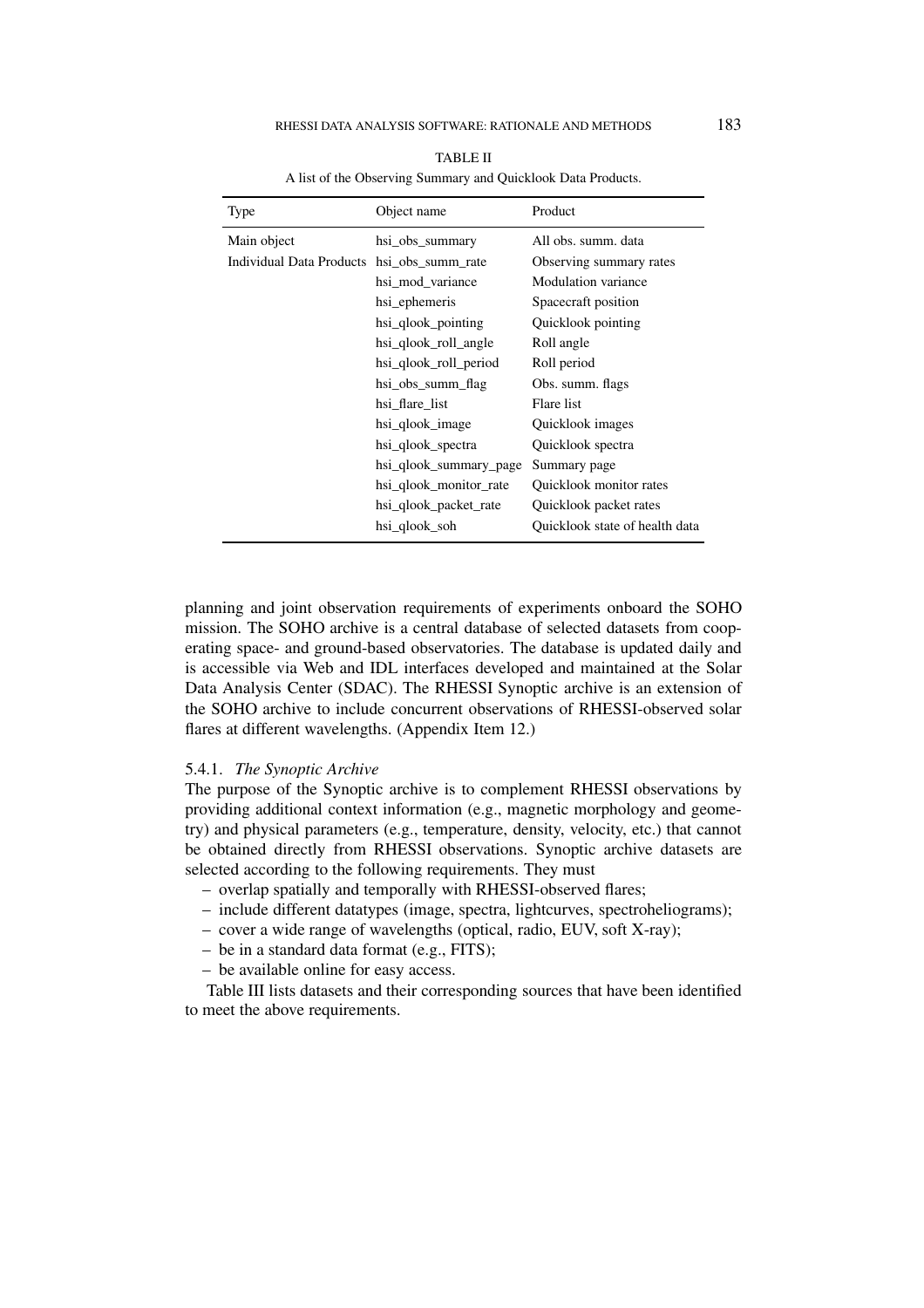#### 184 R. A. SCHWARTZ ET AL.

#### TABLE III

Synoptic archive datasets that complement RHESSI observations. SXI observations are expected to become available January 2003.

| <b>Datasets</b>                                            | Source                                   |
|------------------------------------------------------------|------------------------------------------|
| Magnetogram (including vector)                             | Mees, NSO, BBSO, MSFC, SOHO/MDI          |
| H-alpha imaging/spectroheliogram/polarization Mees, Meudon |                                          |
| Optical imaging/spectra                                    | Mees, Meudon, NSO, BBSO, Kanzelhöhe,     |
|                                                            | Kiepenheuer                              |
| Radio imaging/spectra/lightcurves                          | OVSA, Nobeyama, Phoenix, Nancay          |
| Soft/hard X-ray/EUV imaging                                | Soft X-ray Imager (SXI), SOHO/EIT, TRACE |
| Soft/hard X-ray lightcurves                                | GOES, HXRS (Czech)                       |

The task of obtaining and disseminating Synoptic datasets is performed by mirroring data files from remote sites around the world to a central server at the SDAC where they are made available for searching, browsing, and download (via ftp or http) to individual user systems. In order to facilitate the mirroring of datasets, each site is required to store its data in FITS-compliant files using date-based naming conventions. For example, a Big Bear Solar Observatory H-alpha image file with an observation start date of 01:00 UT on 12-December-2002 would have the filename: *bbso\_halph\_20021202\_00100.fts*. To facilitate mirroring, remote files are stored on an anonymous FTP server in directories that are organized by date.

## 5.4.2. *The Synoptic Archive Software*

The bulk of the original IDL software that supports the Synoptic archive was written several years prior to the launch of RHESSI. The software is fully integrated into SSW and has been tested on current versions of Unix and Windows operating systems using the most recent version of IDL. The software consists of general routines to read FITS files, specific readers for particular instruments (e.g., SOHO/Extreme Ultraviolet Telescope [EIT]), and tools for coaligning and displaying images.

The task of integrating the Synoptic and RHESSI data analysis software systems has been guided by the requirement that the two systems be capable of passing data and relevant parameter information in a seamless fashion. Why is this requirement important? Consider the typical task of overlaying a reconstructed RHESSI image on a ground-based H-alpha image or magnetogram to identify sites of thick-target electron precipitation. This task is accomplished by first creating a RHESSI image using available techniques, finding the relevant H-alpha or magnetic dataset that is nearest in time and spatial location to the RHESSI event, and finally reading and plotting the two images on a common spatial scale.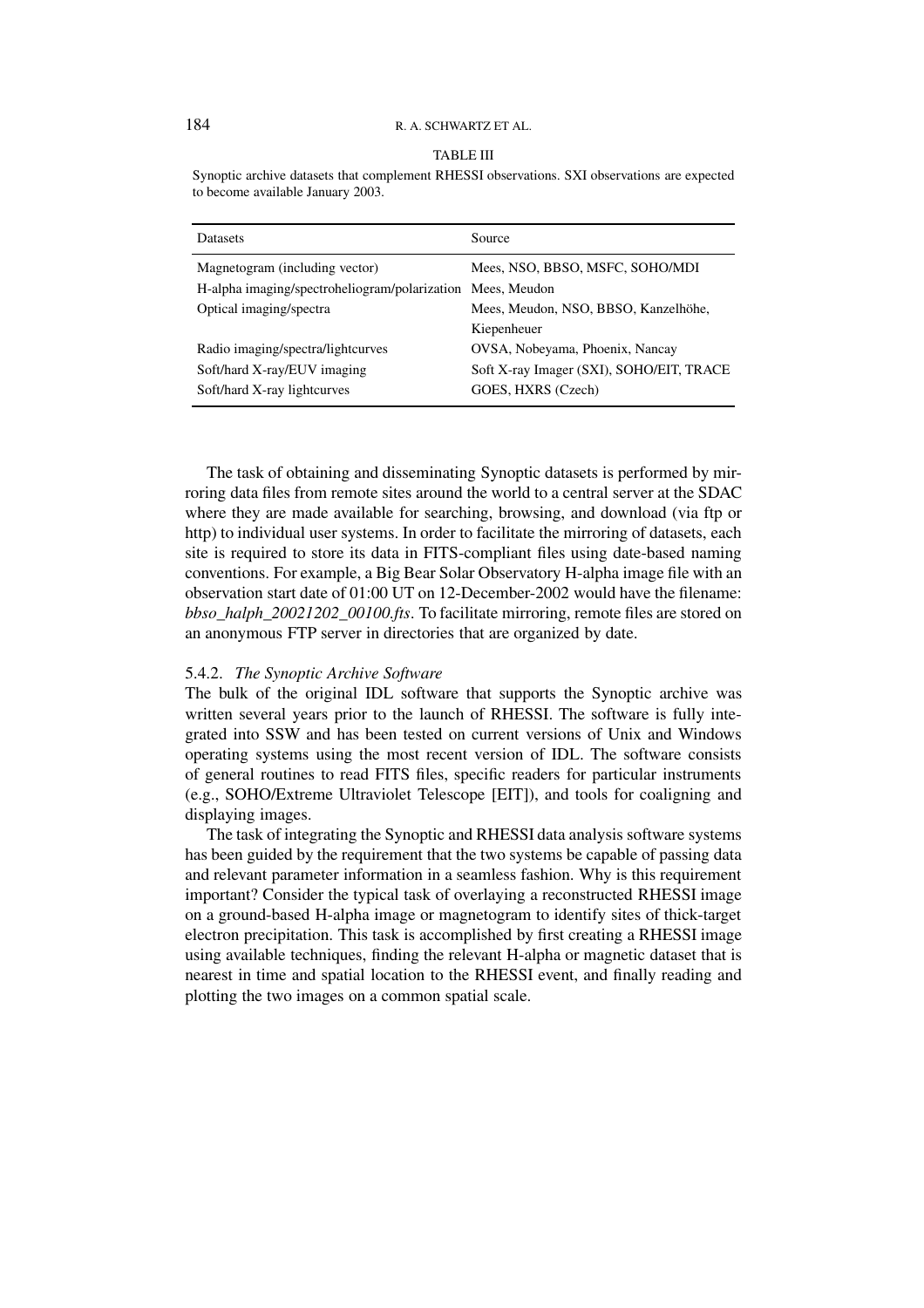A typical user cannot be expected to know all the details of module names and procedure calls for different Synoptic datasets in order to perform the above overlay task easily. The solution that we have adopted is to develop object-oriented IDL wrappers for each different dataset stored in the Synoptic archive. For example, the SOHO/EIT data reader is embodied as a read method of an object class named 'EIT', while a SOHO/MDI data reader is embodied as a read method of an object class 'MDI'. The advantage of this formalism is that different synoptic data types can be read into memory using the same *Read* method name. To enhance the utility of synoptic data objects further, we have developed *Set, Get*, and *GetData* interface methods analogous to those of RHESSI objects. With these methods, one can retrieve the underlying image data and associated parameter information such as solar pointing, observation time, etc. In addition to image datasets, we have developed corresponding object-oriented wrappers to lightcurve datasets such as GOES soft X-ray, and *Phoenix*, OVSA, and RSTN radio observations. The lightcurve objects use the same interface method names as RHESSI and, accordingly, can be used to overlay with RHESSI lightcurve observations.

The development of IDL object wrappers for Synoptic archive datasets and software has resulted in several benefits. First, it has minimized the development of new software. Existing procedural code that has already been written and debugged for particular synoptic datasets can be reused as methods of the corresponding object. Second, because they share similar interface method names, synoptic data objects have the same 'look and feel' as RHESSI data objects. Consequently, RHESSI analysis software such as the GUI can conveniently operate on different synoptic datasets using the same method calls as RHESSI objects.

#### **6. Discussion**

In the previous sections, we have described the RHESSI data analysis software in terms of its successes. Real software development projects encounter problems, especially when new software methods are employed. In this section, we discuss some of these problems in an effort to help development teams for other projects plan their strategies, as well as to preview some of the improvements we are bringing to our own software.

## 6.1. MANAGEMENT OF THE SOFTWARE DEVELOPMENT

To meet the software challenges posed in Sections 1 and 2.2, we employed objectoriented design methods. Nevertheless, this solution had its own costs, most of which were related to IDL's meager support for objects, and the software team's lack of expertise with objects.

IDL's support for objects is mainly syntactic, so many utilities were needed for our chain of RHESSI objects to function optimally. Consequently, the Framework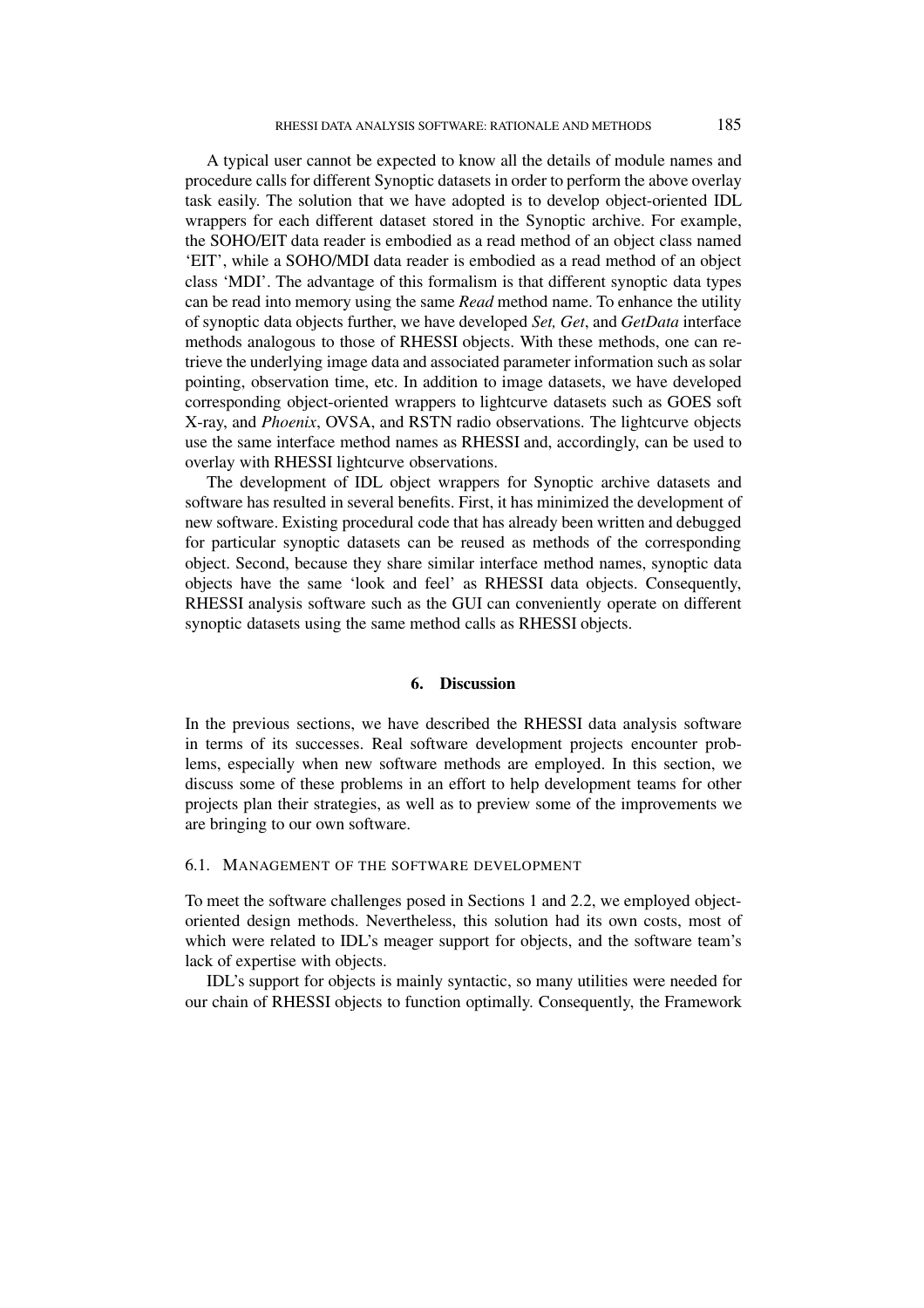and other management objects were being developed and enhanced throughout the software development period, sometimes hindering progress in other areas.

Initially, only one member of the software team, A. Csillaghy, was versed in object-related methods and philosophy so all of the object-specific development flowed through him. There was clearly a learning curve as additional team members became familiar with some of the principles so they could successfully code and debug modules without his assistance.

An area where the lack of experience hurt was in defining the correct object structure and determining when objects should be used instead of ordinary procedures or functions. As an example of the former, we have found in hindsight that the SRM (spectrum response matrix) object and the SPECTRUM object have the wrong relationship in the processing chain. As written, any change in SRM parameters would cause reprocessing of the SPECTRUM object, when in fact the two objects are mostly independent. We have modified the SPECTRUM object's reprocessing policy by writing special cases to prevent the extra reprocessing; however, if the objects were properly related that would not be necessary.

The example above illustrates the need to build software not from a functional point of view but from a data-modeling point of view. We believe that the best way to design software is by first understanding the data products that are involved at every data processing step. Defining the correct data products makes it possible to infer the software functionality from the data. Nevertheless, many software developers already think in terms of data products, but program in a procedural way. For them, the shift to object-oriented programming is reduced to the adoption of a few syntactic structures that will *help* them in their development, and increase their efficiency. Had we understood this at an earlier stage our software development would have been faster and more robust.

Programmers also need experience to decide when an object class is required to supplant procedural methods. For this we have found that a figure of merit is obtained in the product of the number of times a result is accessed by the time it takes to produce a result. As that product becomes a larger proportion of the overall processing time, an object with clear rules that determine reprocessing should probably be utilized. We have identified several procedures within the SPECTRO-GRAM classes related to energy and time binning that would perform better using our Framework object.

For future projects requiring complex data analysis methods, we anticipate that object methods will become a necessity rather than a choice. In this context, our experiences should prove educational. Studying several concepts and techniques used in our software might be beneficial: (1) Our basic template for object development (Appendix Item 1) should be examined for its simplicity and reusability. Using that template, a simple processing chain could be built to gain experience. (2) We use several techniques to encode variety and exceptions within the object classes. For example, we use the STRATEGY\_HOLDER class to achieve differentiation in our image processing. This technique allows us to process images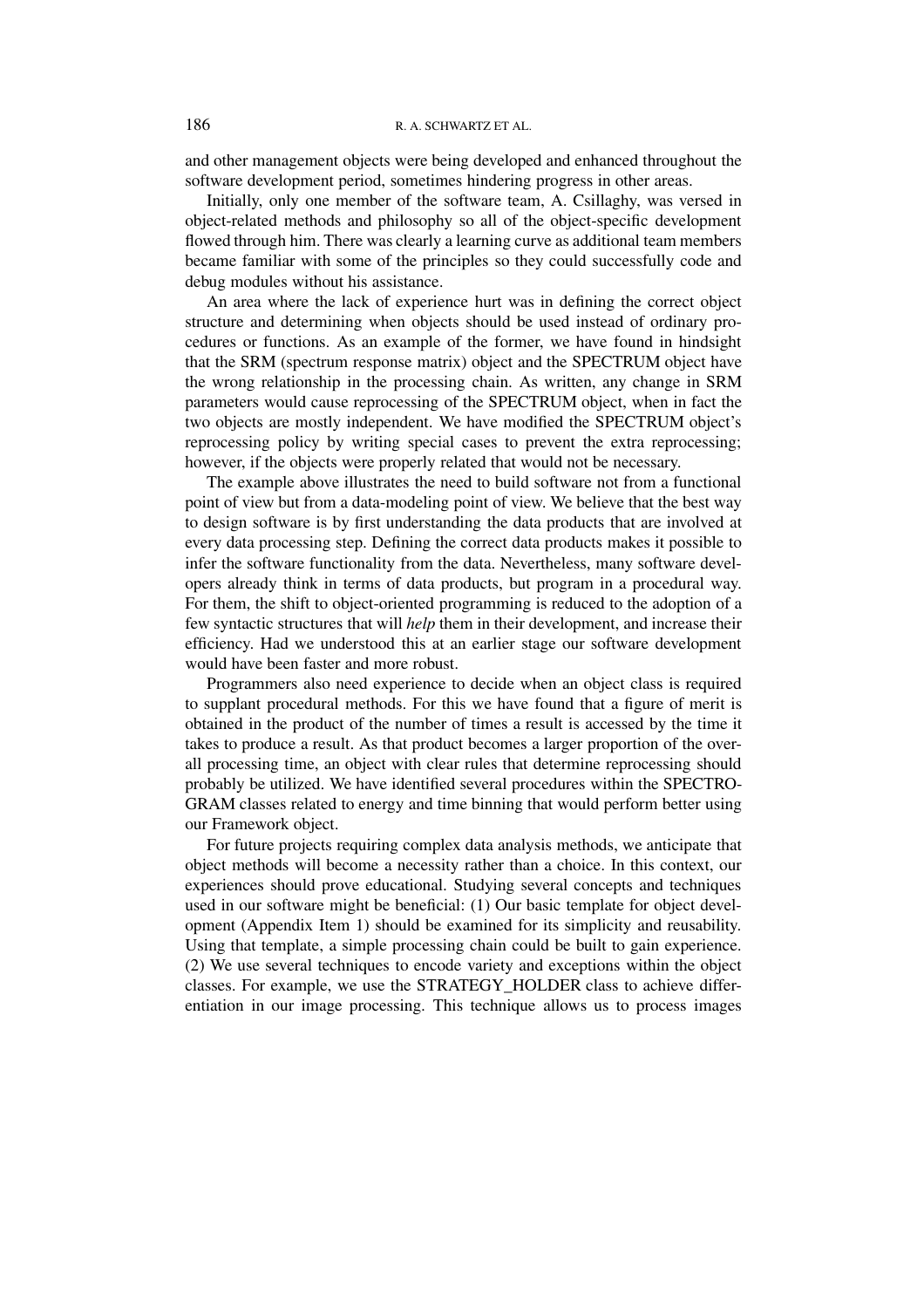using different strategies (image algorithms) but with identical input and output structures, and with the maximum reuse of intermediate data products. Another example is the variety achieved in the SPECTROGRAM objects by using a postprocessing routine. The SPECTROGRAM objects (SPECTRUM, LIGHTCURVE, and BINNED\_EVENTLIST) start with identical data and are processed through the inherited SPECTROGRAM process method, but then each apply their own additional processing routines. These techniques are based on standard software engineering methods, the design patterns, described by Gamma *et al.* (1994). Our innovation is in applying them to scientific data analysis. We believe that design patterns have a significant potential of application in scientific data.

### 6.2. LESSONS LEARNED POST-LAUNCH AND ANTICIPATED CHANGES

How well were our pre-launch expectations for our software and the deployment of our databases met? As expected, the RHESSI hardware behaved somewhat differently in space than on the ground. The main unanticipated problems that required immediate software solutions were data dropouts (Smith *et al.*, 2002) and the need to use the PMTRAS data for roll aspect (Hurford and Curtis, 2002), both of which required non-trivial solutions. In addition, our original plan for organizing the data files was flawed. We originally attached Level-1 Quicklook Products (QLPs) to the Level-0 FITS files. This meant that any change in the QLPs necessitated rewriting the entire Level-0 database, and propagating all of the rewritten files to mirror sites and individual local archives. The files are large and the time to regenerate and propagate them became prohibitive. As of September 2002, we are removing the QLPs from the Level-0 FITS files, and appending them instead to a much smaller daily catalog file.

It was necessary to address the issue of compute-time, particularly since users were starting from a photon-based data set and since many algorithms are intrinsically iterative. (Maximizing re-use of intermediate data products is valuable in this context.) Our initial efforts were directed at speeding the image reconstruction task, where one to two orders of magnitude were saved by algorithm innovations (Hurford *et al.*, 2002). Speed is not a dominant issue with the current package except for large flares where hundreds of millions of photons must be processed. We believe that we can significantly reduce the processing time needed to build the spectrograms by processing the event list once and saving the results in a file. The size of this file will depend on the flare X-ray intensity and the user-selected time range. Further processing in the same time and energy range will then use this file instead of the Level-0 file.

Simulation software for RHESSI played several roles during the development phase. Simulation output could be expressed either as an event list, a simulated Level-0 data file or as a series of timed 'photon' stimuli into the flight hardware. This permitted testing of data handling and image reconstruction software as well as end-to-end testing of hardware/software systems. After launch, simula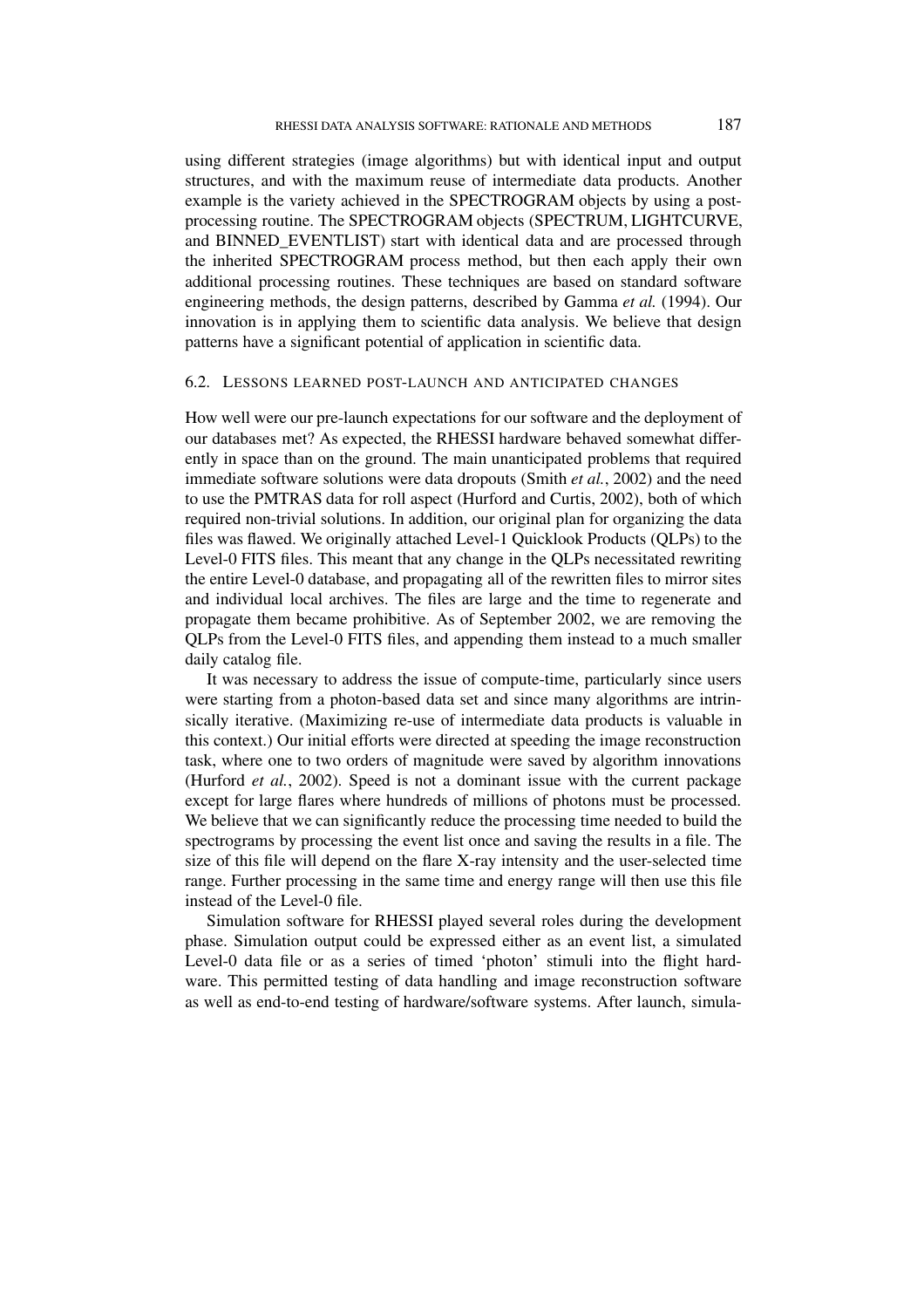tion software is expected to provide a tool for evaluating the robustness of image reconstruction. Documentation on how to use the simulation tools can be found in Appendix Item 5.

The simulation software was based on many of the same geometry modules used for image reconstruction. While this enabled significant savings in the effort required to develop the simulation capability, it compromised the value of simulations for the discovery of some classes of 'geometrical' bugs since errors in simulation were exactly compensated during analysis.

Another area in which our preparations were incomplete is the tracking of instrument configuration changes. The software team was unaware that complete housekeeping information was not included in the telemetry stream, and consequently made no provision for compiling logs of changes in housekeeping information. We are now compiling these logs, but a better solution would have been to have this information encoded in telemetry.

A series of ongoing hands-on workshops provided a combination of presentations by software developers and hands-on experience for potential users of RHESSI software. This not only represented an additional channel by which to reach potential users, it also provided useful feedback to the software development team. The workshops were an integral part of our documentation strategy and provided the impetus for the creation for many of documents found on the RHESSI datacenter website. We believe these workshops to have been successful and to have enabled many scientists to begin scientific analysis with RHESSI data within a few weeks after the launch.

Finally, we expect to improve the RHESSI analysis software through the life of the mission. Improvements will be made to the structure of our objects, to the speed of our process methods, and to the quality of our scientific algorithms. The focus of our efforts will be, as always, to maximize the scientific return from the RHESSI project.

#### **Acknowledgements**

We are grateful to M. Aschwanden, P. Bilodeau, A. J. Conway, M. Fivian, S. Krucker, T. Metcalf, E. Schmahl, J. Sato, and D. M. Smith for significant contributions to the RHESSI software package. We also thank R. Bentley, B. R. Dennis and C. Johns-Krull for their valuable insights and roles in documenting the software. Without contributions such as these, the package would not exist. We also thank R. P. Lin for his support in allocating sufficient resources and priority to this task. This work is funded by NASA grant NAS5-98033-05/03. A. Csillaghy is partially funded by the Swiss National Science Foundation (Grant No. 2000-061559) and UAS Grant No. FHA-02-07-007.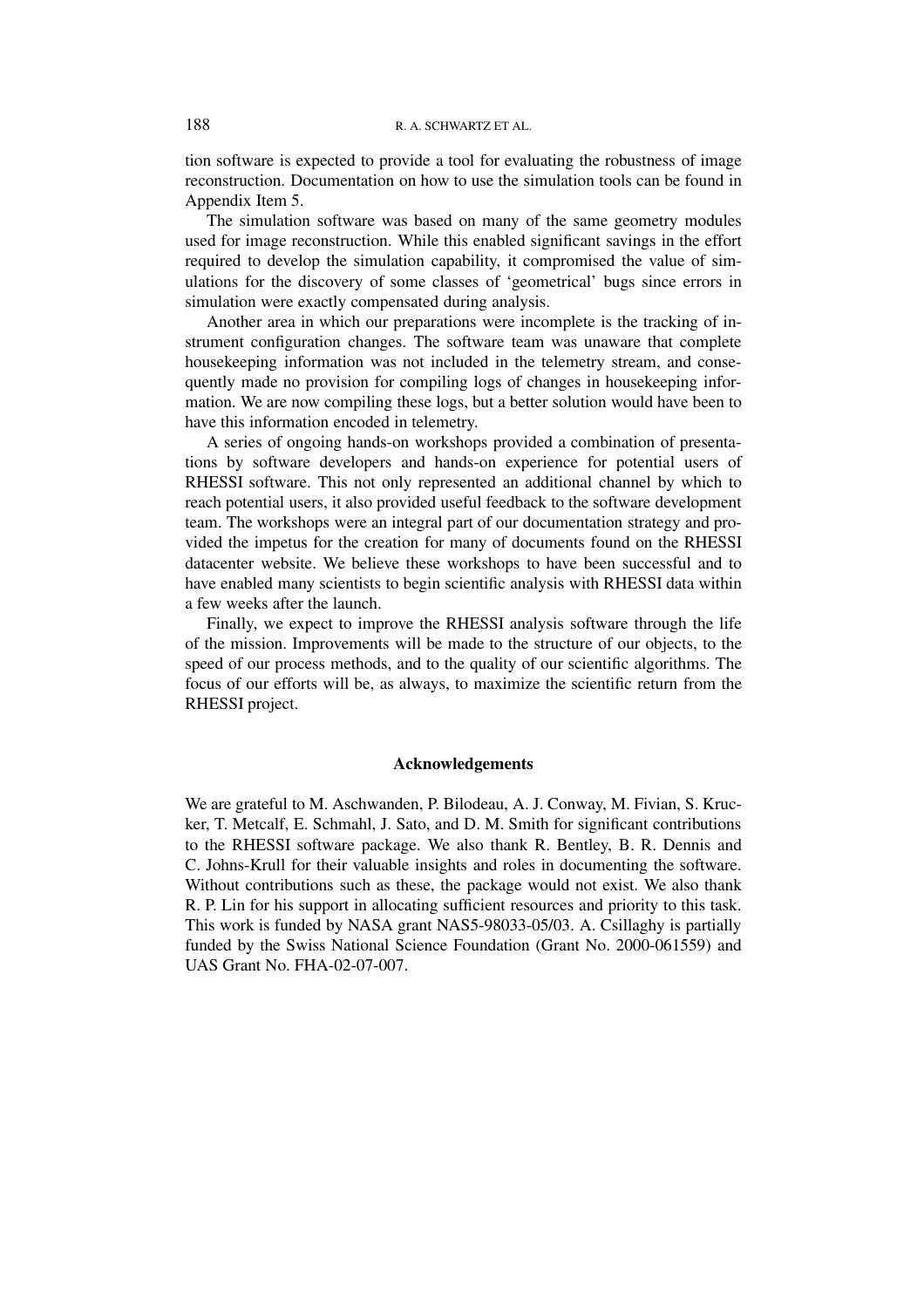## **Appendix**

The main RHESSI Software Web site is located at http://hesperia.gsfc.nasa.gov/rhessidatacenter.

The following is a list of Internet documents referred to in this paper. The URLs given for the references are relatively stable, but in the nature of Web documents, could change. The CD included with this paper contains the top-level page of the current versions of these Web documents.

- 1. Csillaghy, A.: Object-Oriented Data Analysis Software Concepts URL: http://hessi.ssl.berkeley.edu/software/hessi\_oo\_concept.html A description of object-oriented concepts, especially as applied to HESSI Data Analysis.
- 2. Csillaghy, A.: RHESSI Objects Reference Manual URL: http://hessi.ssl.berkeley.edu/software/reference.html Tables of the classes, keywords, and methods used in the RHESSI object construct, as well as descriptions of each object class.
- 3. Dennis, B.R.: RHESSI Imaging First Steps URL: http://hesperia.gsfc.nasa.gov/∼dennis/imaging/first\_steps.htm A beginner's tutorial-style guide to using the GUI to create images. Includes instructions for each step starting with generating a lightcurve through creating a back-projection image, and provides screen snapshots of the widget interfaces and the expected output.
- 4. Dennis, B.R.: RHESSI Spectroscopy First Steps URL: http://hesperia.gsfc.nasa.gov/∼dennis/spectroscopy/first\_steps.htm A beginner's tutorial-style guide to using the GUI to generate spectra, and using SPEX to analyze spectra. Provides screen snapshots of the widget interfaces and the expected output.
- 5. Johns-Krull, C.M.: An Overview of the Command Line Interface for RHESSI Data Analysis Software URL: http://hessi.ssl.berkeley.edu/∼cmj/hessi/doc.html A thorough tutorial-style guide to using IDL's command line interface to run the RHESSI software including imaging, spectroscopy, simulations, and access to quicklook data. Numerous examples demonstrate the syntax and commands to use and output to expect.
- 6. McTiernan, J.: RHESSI Quicklook Data Products URL: http://sprg.ssl.berkeley.edu/∼jimm/hessi/hsi\_obs\_summ\_soc.html A description of the data and info structures returned for each class of observ-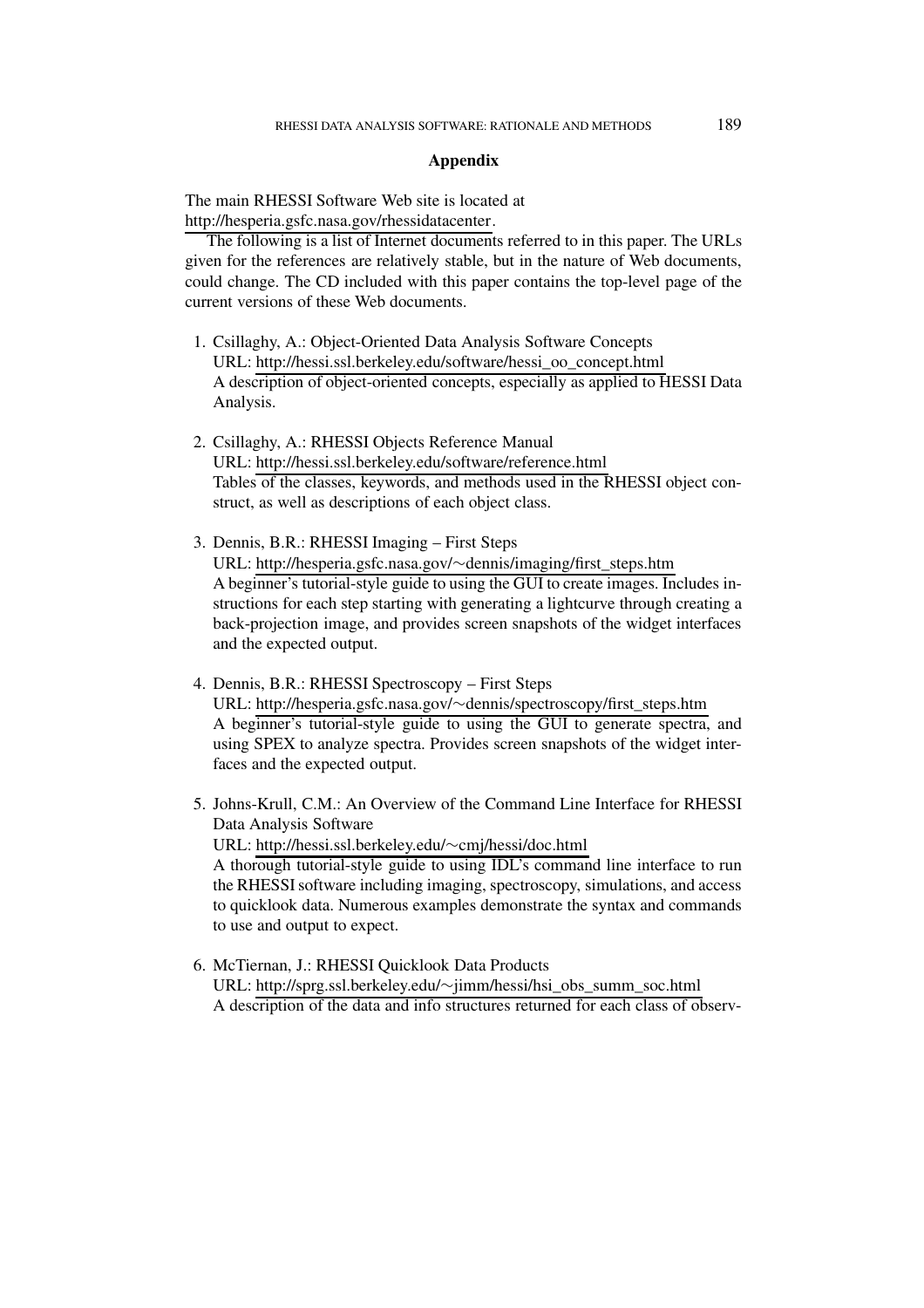ing summary data.

- 7. Tolbert, K.: RHESSI Data Object Parameters URL: http://hesperia.gsfc.nasa.gov/ssw/hessi/doc/hsi\_params\_all.htm A table listing all control and information parameters for all RHESSI objects. Includes a brief description of each parameter, its default value, and the name of the object that uses it.
- 8. Tolbert, K.: HESSI GUI Guide http://hesperia.gsfc.nasa.gov/ssw/hessi/doc/gui\_help.htm User's Guide to the HESSI Graphical User Interface.
- 9. Tolbert, K.: Plot Manager (PLOTMAN) URL: http://hesperia.gsfc.nasa.gov/ssw/hessi/doc/plotman\_help.htm A user's guide to the Plot Manager, a generic plot-handling package.
- 10. Tolbert, K.: Using the Observing Summary and Quicklook Data URL: http://hesperia.gsfc.nasa.gov/ssw/hessi/doc/obs\_summ\_access.htm A guide to using the hsi\_obs\_summary object to retrieve and plot the observing summary and quicklook data.

## 11. Usenet: Object FAQ URL: http://www.cyberdyne-object-sys.com/oofaq2/ A complete explanation of the concept of object-orientation, its background, why it should be used, and how to implement it.

- 12. Zarro, D. M.: The RHESSI Synoptic Data Archive URL: http://orpheus.nascom.nasa.gov/∼zarro/synop A description of the RHESSI Synoptic Data Archive, an example of a database input and search engine, a tutorial on overlaying images from different sources, and a user's guide to reading and plotting GOES data.
- 13. Zarro, D.M.: IDL Software for Analyzing Solar Images URL: http://orpheus.nascom.nasa.gov/∼zarro/idl/maps.html An explanation of map objects, how to create and manipulate them, and how to apply them to solar images.

## **References**

Arnaud, K. A.: 1996, in G. Jacoby and J. Barnes (eds.), *Astronomical Data Analysis Software and Systems V, ASP Conf. Series*, Volume 101.